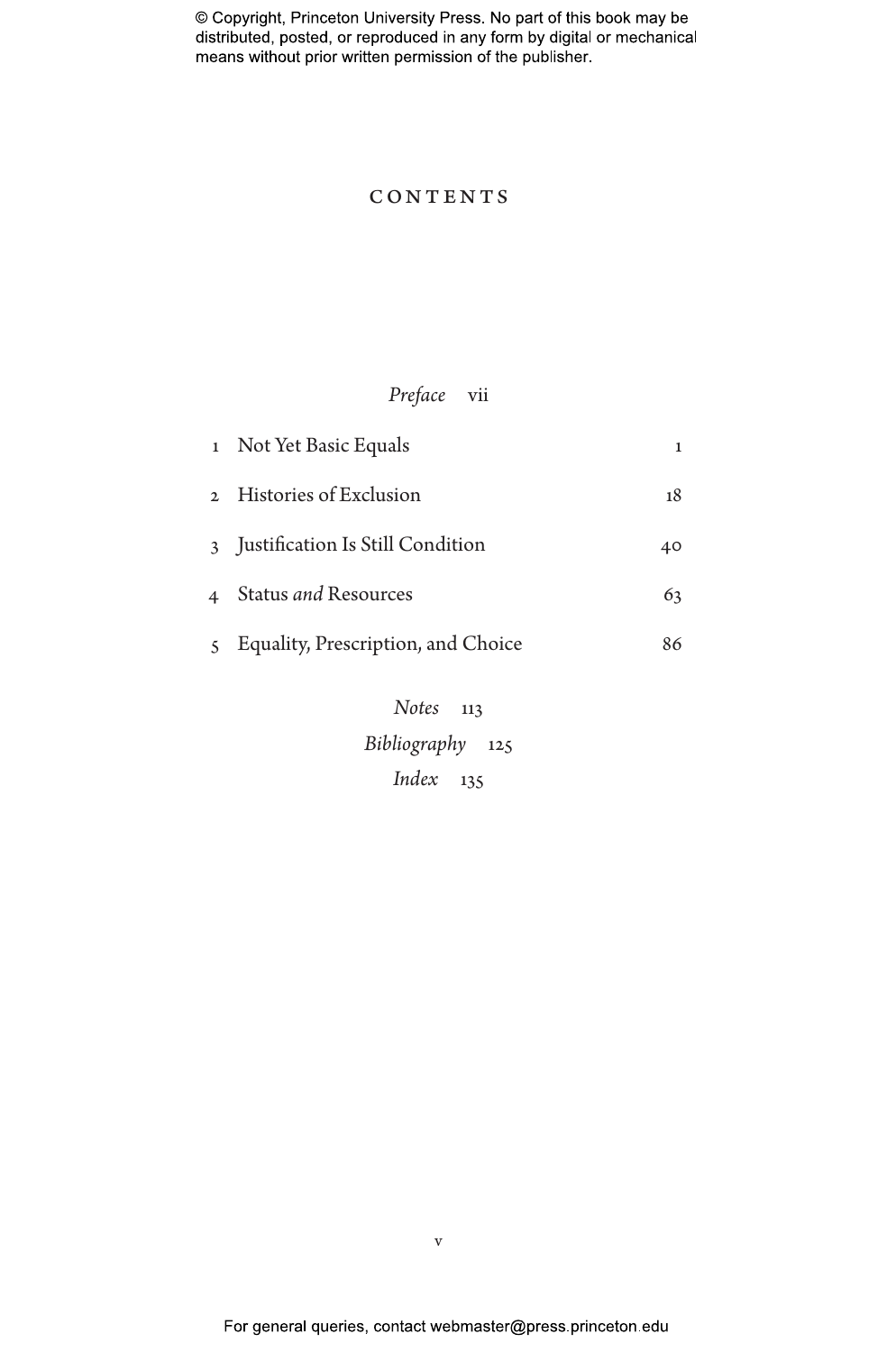# 1

# Not Yet Basic Equals

WE LIVE IN A PERIOD of reducing inequalities between countries, but increasing inequalities within them, reversing in the latter case what had previously been a more encouraging trend. The twentieth century witnessed what in studies of the United States is termed 'the Great Levelling', a dramatic decline in the income share of the richest 1% and associated rise in the share of the bottom half. Wars destroyed much private wealth, the financial crash of 1929–33 led to policies of tight financial regulation, and slower population growth combined with a general shift towards the political left such that lower skilled Americans were able to capture a significantly higher share of total income. In their study of American inequality, Peter Lindert and Jeffrey Williamson describe the period from the 1910s to the mid-1970s as 'a revolutionary fall . . . unlike anything experienced in any other documented period in history<sup>'</sup>.<sup>1</sup> Much the same pattern was replicated across all the richer countries of the world, with the share of total income held by both the top 1% and top 0.1% falling significantly up to the 1950s. The trend (if it can be called that, given how short-lived it was) then either levelled out or weakened, and in the English-speaking countries of the United States, United Kingdom, Canada, Australia, and New Zealand, later went into reverse. Atkinson, Piketty, and Saez argue that the reversal is almost entirely accounted for by an 'unprecedented surge in top incomes', $^2$  but the trend towards reducing gaps between middle and lower incomes also stymied. Since the 1970s, none of the Anglo countries 'has experienced a narrowing of the income gaps—not among the bottom 90%, not among the top 10%, and not between the two. And most have experienced a widening.<sup>3</sup> The distribution of income is yet again heavily skewed, and the distribution of wealth even more so. An almost inconceivable share of the world's resources now goes to a miniscule percentage of the world's population: in one

1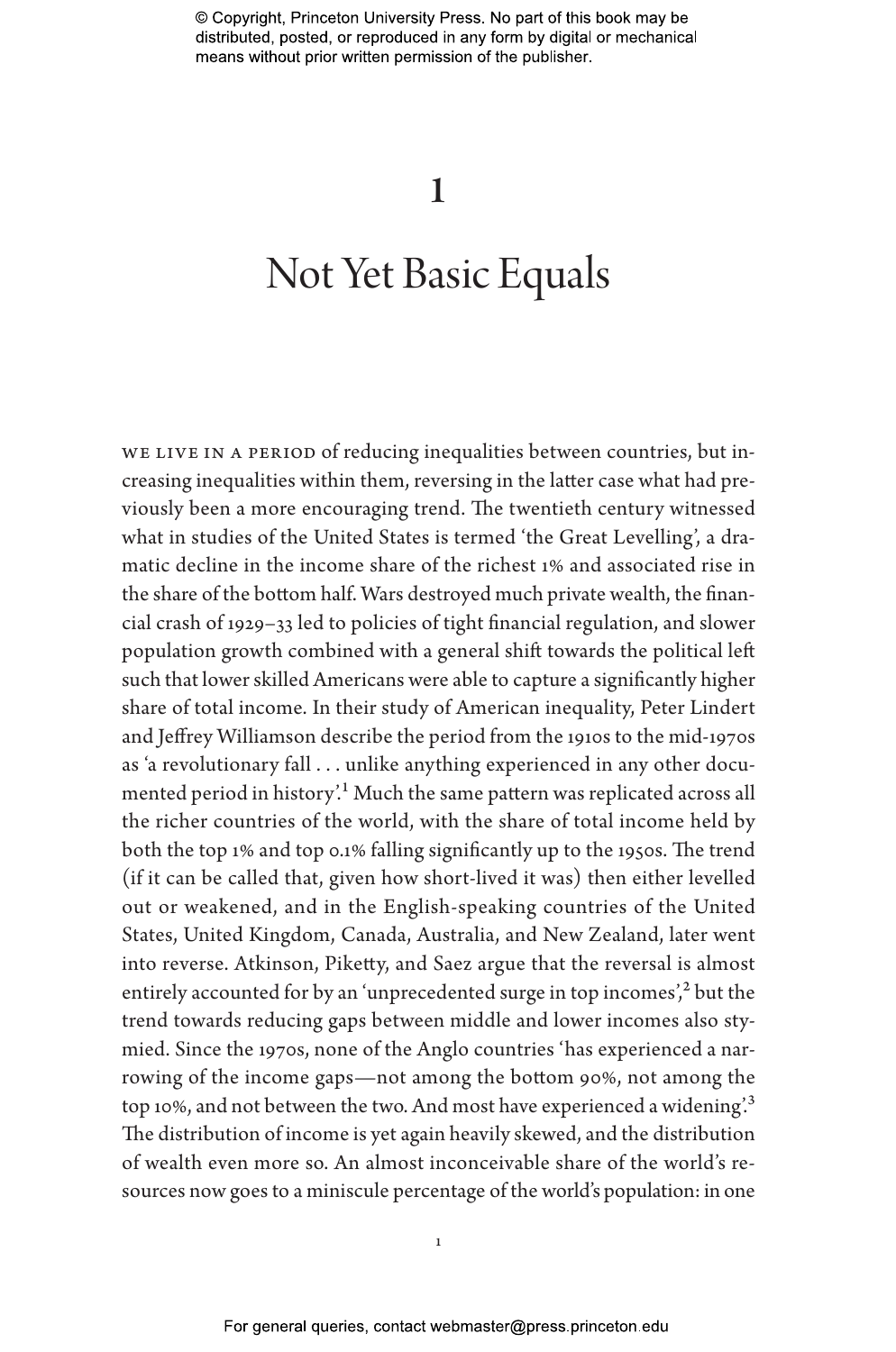2 CHAPTER 1

2019 estimate by Credit Suisse, 1% of the world's population owns 44% of total global wealth.4

Many find the resulting distribution of income and wealth unacceptable. Yet, if we are to judge by the political parties citizens vote for, many more remain untroubled. Despite periodic flurries in the press, when journalists review the latest statistics or muse over the crisis of capitalism, and despite many inspirational moments of activism around the world, there is little sustained evidence of revulsion against current inequalities. This may be less a matter of complacency and more of popular despair about the possibilities for change. My worry is that it reflects something worse than either of these. I fear we are living through a period in which even basic ideas of equality are revealed as lacking power. We know that people disagree on matters of economic equality, that some favour a radical redistribution of resources whilst others consider the current arrangements entirely fair. But as regards the more basic idea of human equality—the idea that, as human beings, we are all *in some sense* of equal worth—we are supposed to be in general agreement. It is sometimes offered as the defining characteristic of modernity that people today recognise all humans as fundamentally equal; this is said to separate us from the premoderns, who continued to think in terms of hierarchies determined by birth. Not who you are, but what you can do: this is supposed to be a defining feature of our age.

It's a nice thought, but hardly seems a plausible depiction. Nearly eighty years on from the horrors of the Holocaust, when six million people were murdered just for being Jewish, and millions more just for being Polish, Roma, disabled, or gay, people are still being killed, persecuted, criminalised, or stripped of their citizenship because they are the 'wrong' kind of person. Genocidal wars target people for their ethnicity; jihadists target them for their religion; and governments also get in on the act, variously employing ethnicity, religion, sexuality, or gender as bases for either denying people citizenship altogether or denying them full citizen rights. In India, celebrated as the world's largest democracy and founded on a commitment to secularism that was meant to enable people of multiple faiths to live side by side, the recent cultivation of a Hindu nationalism now threatens to make religion a criterion for citizenship. An unprecedented *Citizenship Amendment Act*, passed in 2019, offered fast- track citizenship to refugees fleeing persecution in Afghanistan, Pakistan, and Bangladesh, specifying as potential beneficiaries members of virtually every South Asian faith, except Islam. Coming on the heels of a register of citizens in the state of Assam, where nearly two million people were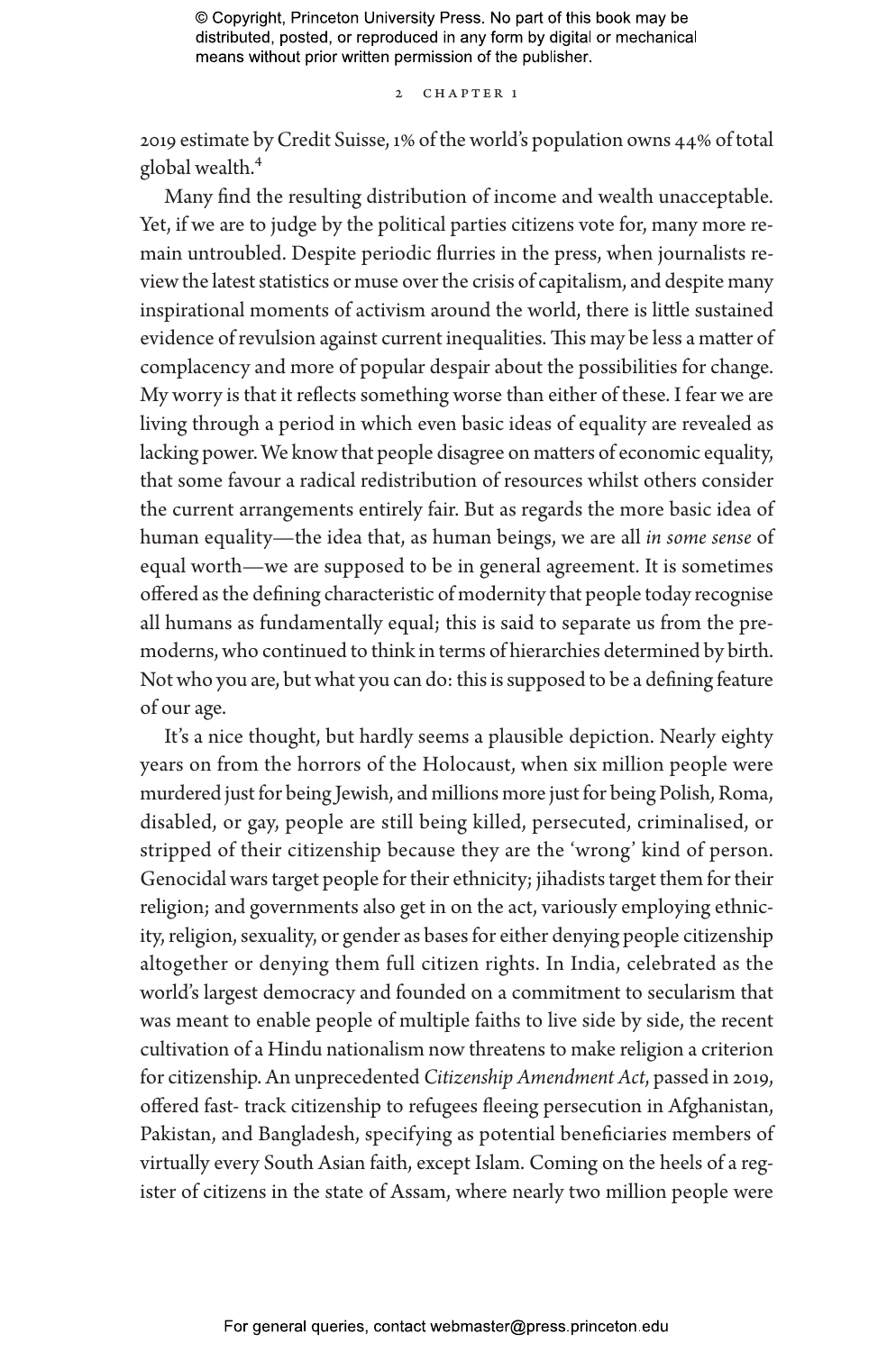NOT YET BASIC EQUALS 3

left off the register, and Muslims appealing against their plight were disproportionately declared illegal immigrants, this looks suspiciously like an attempt to redefine Indian citizenship along religio-ethnic lines. In the United States, a series of *Presidential Proclamations*, dating from 2017, banned entry to the country from certain (mostly Muslim-majority) countries. There was no direct specification of religion in this—that would be illegal under US law—but the proclamations were widely understood as a 'Muslim ban'. In the UK, *Immigration Acts* from 2014 and 2016 introduced a requirement for people to prove their citizenship to employers, landlords, hospitals, and banks. When combined with a deliberately 'hostile' immigration environment, this had the effect of rendering illegal people who had migrated perfectly legally in the 1940s, '50s or '60s, but never troubled to get UK passports. Many of those affected were from the 'Windrush generation', Commonwealth citizens who had arrived from the Caribbean to help meet postwar labour shortages, but were now denied employment, evicted from their homes, refused medical treatment, and in some cases deported 'back' to a country they barely knew.<sup>5</sup> Again, there was no direct targeting by race, but the message was pretty clear.

Despite what is expressed in instruments like the *Universal Declaration of Human Rights* (1948), *Convention on the Elimination of All Forms of Racial Discrimination* (1976), or *Convention on the Elimination of All Forms of Discrimination Against Women* (1981), many around the world today face officially sanctioned discrimination relating to their race, ethnicity, religion, sexuality, or gender. Most countries sign up to CEDAW, thereby seeming to signal their commitment to gender equality, but they are permitted to sign with 'reservations', and generally cite religious or cultural reasons for doing so. Even the Taliban in Afghanistan felt able to sign up to CEDAW. Countries can then avoid implementing elements that ought to be beyond question, like equality rights in marriage or rights to sexual and reproductive health. At the time of writing, to give a different example, more than seventy jurisdictions around the world treat homosexuality as a criminal offence, and some of these make it punishable by death. Neither example generates much confidence in a supposedly shared belief in human equality.

Other countries pride themselves (often justifiably) on their record of antidiscrimination legislation, but wherever in the world people live, they continue to face forms of racism, sexism, and homophobia that veer between the insidiously persistent and the life-threateningly violent. A recent UNDP study of gender norms, drawing on data from seventy- five countries that between them account for more than 80% of the world's population, found 91% of men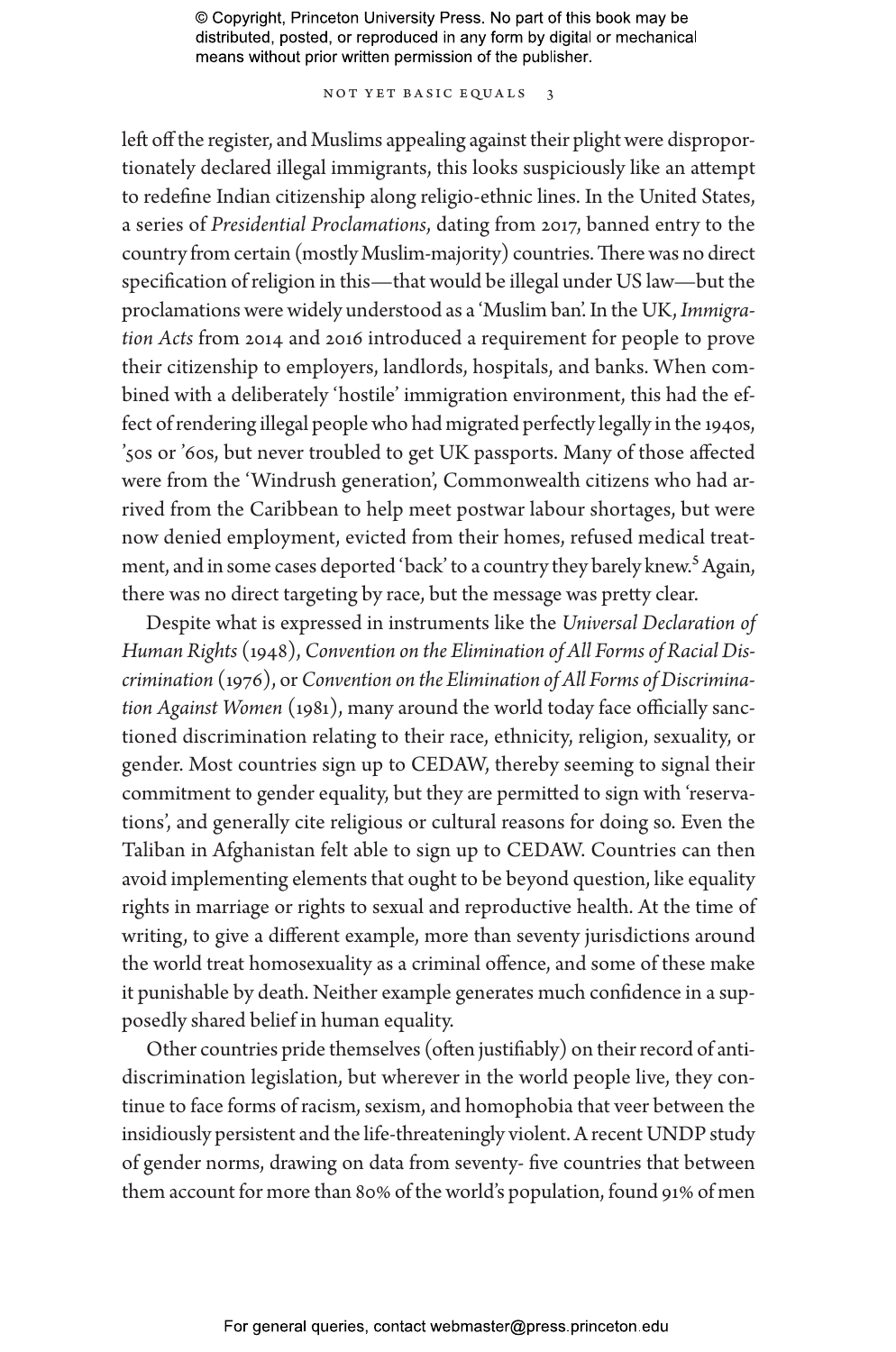#### 4 Chapter 1

and 86% of women harbouring at least one bias against gender equality, agreeing, for example, that 'it is not essential for women to have the same rights as men', or that 'men have more right to a job than women', or that 'men make better political leaders'.<sup>6</sup> There are important variations between countries, but even in Sweden, the country that reports the least bias, a full 30% of the population admits to at least one gender bias, and the proportion of men with *no* gender bias has been decreasing in recent years. In the UK, 55% admit to at least one gender bias; in the United States, it is 57%. Ascriptive hierarchies, based on assumptions about who we are and the qualities we were born with, continue to exercise their force. It is not only the maldistribution of resources that should worry us. It is also a failure to commit to basic equality.

One might think of this as mere time lag, but this is one of the alibis I reject in this book. It is not, I will argue, just that the world is taking its time in making good on the promise of human equality, but that the conditionalities built into that promise were always going to limit it. Nor can we assume that once societies finally get it together to move from ascription- to achievement-based measures of worth, our fundamental human equality will at last be recognised. What we face today is a combination of startling inequalities of income and wealth, continuing inequalities of gender, caste, and race, and the further 'achievement-based' hierarchies of education and intelligence. One of the successes of past decades has been the expansion—in all regions of the world, but particularly Europe, North America, and South East Asia—of access to higher education, and the virtual elimination of the previous gender gap in this. This has been accompanied, however, by a trend towards increasing hierarchies in production, as the differential between the high-skilled well-paid and lowskilled poorly paid widens, and those in the latter group—now often described as the 'precariat'—have to patch together a living from a mixture of insecure short-term jobs, none of which offers much in the way of self-fulfilment. This is a significant reversal of that earlier 'great levelling', and not just a reversal. In a new twist to older stories, differences in intelligence are projected onto differences in social class, generating categories of the 'smart' and the 'stupid' that attribute social inequalities to individuals' own lack of ability. Ironically and depressingly, progressive critics of the right-wing populisms that have promoted ethnicised conceptions of national identity or encouraged racist discrimination sometimes buy into this hierarchy, generating strains of a new elitism that despairs of the citizens and wishes them less of a political voice.<sup>7</sup>

In 1958, Michael Young coined the term 'meritocracy' to describe a dystopian future in which human worth was measured exclusively in terms of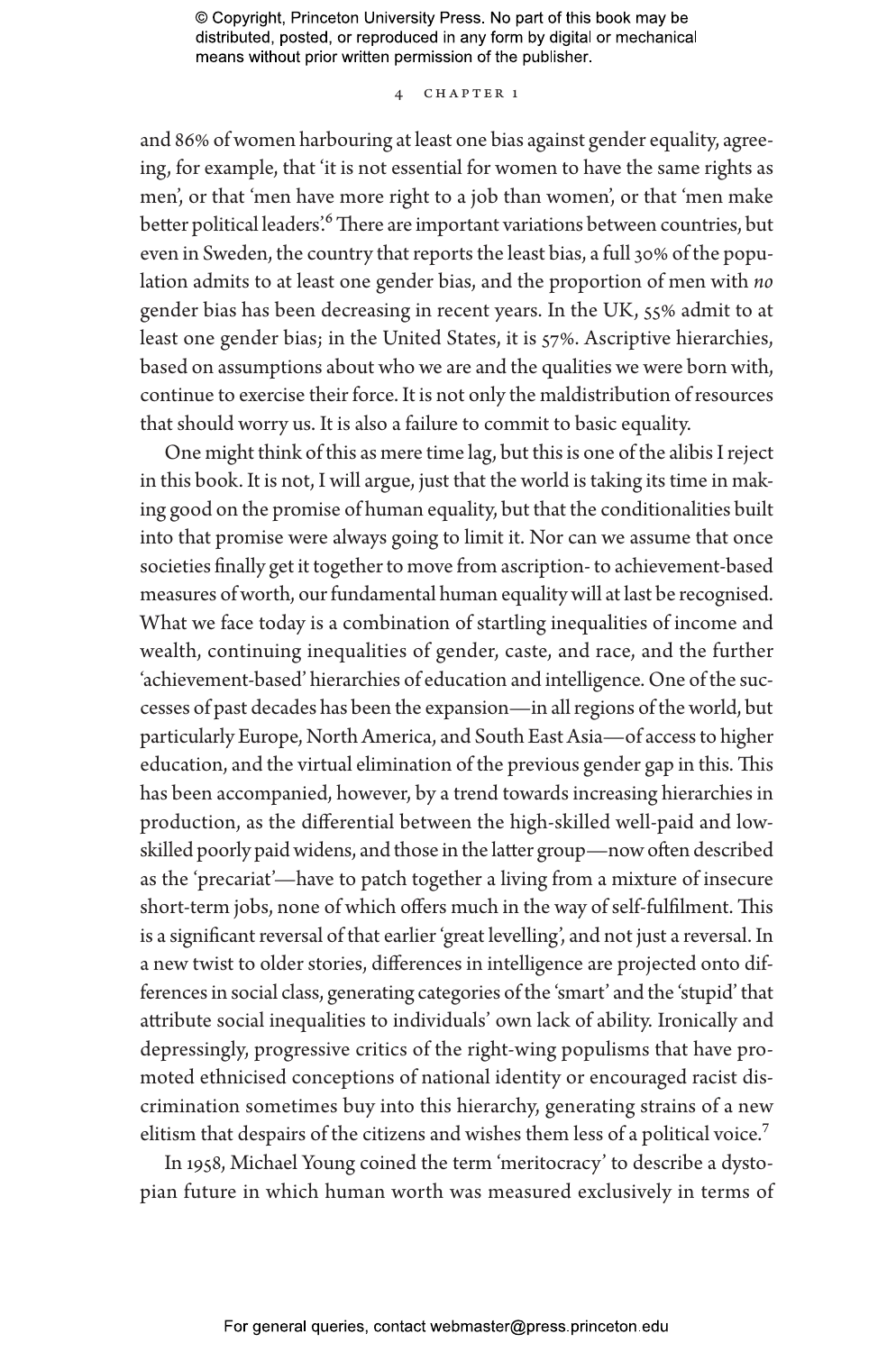NOT YET BASIC EQUALS 5

performance in intelligence tests.<sup>8</sup> The history was purportedly written by a great admirer of meritocracy, just before a female-led 'populist' movement against the system, in the course of which he was killed. The author describes how a previous *in*equality of opportunity had 'fostered the myth of human equality'.<sup>9</sup> When opportunities and rewards were distributed according to inherited privilege and nepotism, those at the bottom of the social ladder could always think themselves as good as or better than their social superiors, while those at the top would come across many in lower stations whose abilities dwarfed their own. Once merit, however, supplanted nepotism, and the class system had been scientifically restructured on the basis of intelligence tests alone, there was, in the author's account, no further room for all that silliness about equality. The successful knew that they deserved their position; the unsuccessful had to face the unpalatable truth of their stupidity. Young's concerns about this as the possible trajectory of educational and social policy were twofold. First, that it reduced all qualities to a single measure, making ability to succeed in intelligence tests the only skill that mattered; second, that it deprived those who failed the test of alternative bases for self-esteem.

His critique of meritocracy resonates with what Michael Walzer once termed the 'democratic wager': the belief that qualities and talents are roughly evenly distributed across the population, such that those who do badly in one sphere of life will be compensated by success in some other sphere.<sup>10</sup> So you might not make it to university professor, or become a world-famous athlete, but perhaps you're the one who manages to steer her children successfully through the dangers of adolescence, or tells the best jokes, or plays a good game of darts. Meritocracy disrupts this, for it encourages us to think in terms of a single scale of value—you are either clever or stupid, able or unable, with or without merit—and prevents us from appreciating the full range of qualities that characterise human beings. It also encourages us to think that one person genuinely is superior to another, slipping, as Amartya Sen puts it, into personification.<sup>11</sup> Instead of treating a particular selection process or incentive system as a convenient way of getting things done to the best advantage of the society (finding the people with the most steady hands to become brain surgeons, for example), it encourages us to think that it is the people selected who have the merit, not their actions, that they are indeed better than the others, and do indeed deserve their additional rewards. A meritocratic principle that perhaps began as an egalitarian challenge to the inequities of a class-ridden, genderbiased, racist system, can then end up destroying the very belief in human equality that supposedly underpins democracy.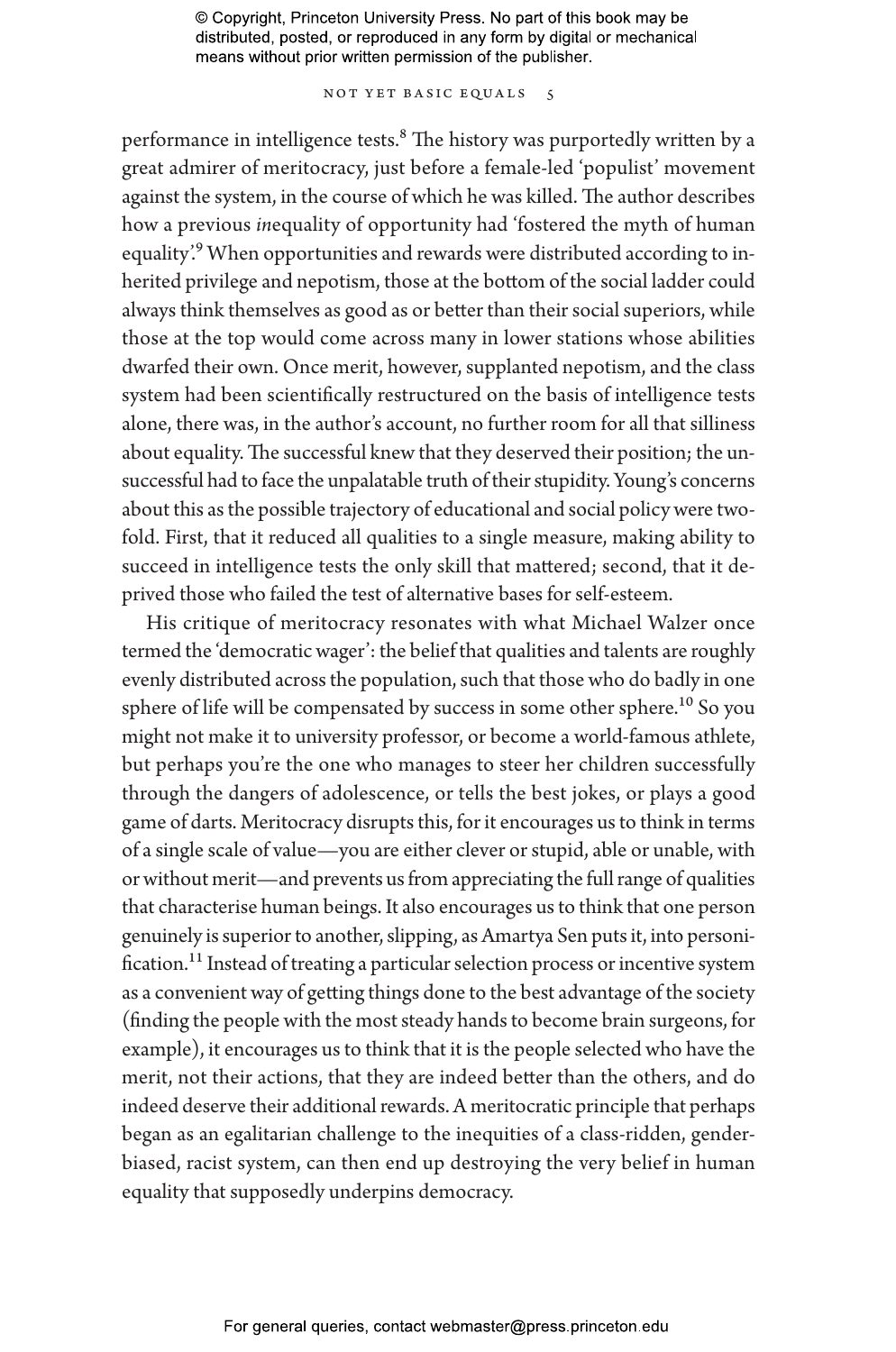#### 6 Chapter 1

We do not live in meritocracies, either of the narrowly IQ-based kind that Michael Young feared, or of the type fantasised over by those who believe in social mobility. As the evidence on global inequality confirms, we live in societies where privilege is still passed down through the generations and rewards to the most favoured far exceed what anyone could claim to merit. We do however live in the ideological shadow of meritocracy, where there is just enough semblance of people advancing by virtue of their own abilities for them to buy into the myths of merit and desert. In this context, differences in educational level and presumed differences in intelligence have added an extra layer to long-standing hierarchies of class, gender, and race. The combination is proving particularly inhospitable to ideas of human equality. There is a flourishing market for pseudo-scientific ideas about innate gender differences or the racial distribution of intelligence, and once discredited- eugenicist ideas are more widely promoted. People write excitedly about the prospects for genetic enhancement that will produce people of superior intelligence and ability—not, in general, with a view to enhancing all people, but those with the money to pay. The notion that our 'modern era' is characterised by a belief in human equality looks increasingly absurd.

This is the concern that inspires this book and, in it, I partially retrace what have been shifts in my own thinking. Though I have thought of myself as an egalitarian from as long as I knew what the word meant, I ordered my thinking for many years around what I now see as a misleading distinction between 'formal' and 'substantive' equality, misleading because it implies that we have already achieved the former. In the context of the postwar welfare states, it was tempting to make this assumption: tempting to assume an upward trajectory towards increasing equality and think in terms of a developmental paradigm in which the first stages had been more or less completed, but a great deal more needed to be done. I was born in 1950, into a Britain that still held onto much of its colonial empire but was edging at home into what we came to call social democracy. Deference to one's superiors was still widely taught and practised; women were still encouraged to view themselves primarily as wives and mothers; boarding houses still carried their signs of 'no coloureds or Irish'. With all this, new ideas of equality were abroad. The election of the 1945 Labour Government ushered in a battle against William Beveridge's five 'giant evils': squalor, ignorance, want, idleness, and disease. The creation of the National Health Service made health care available to all regardless of income. The expansion of National Insurance to cover pensions, sick pay, unemployment pay, and compensation for industrial injury meant that most adults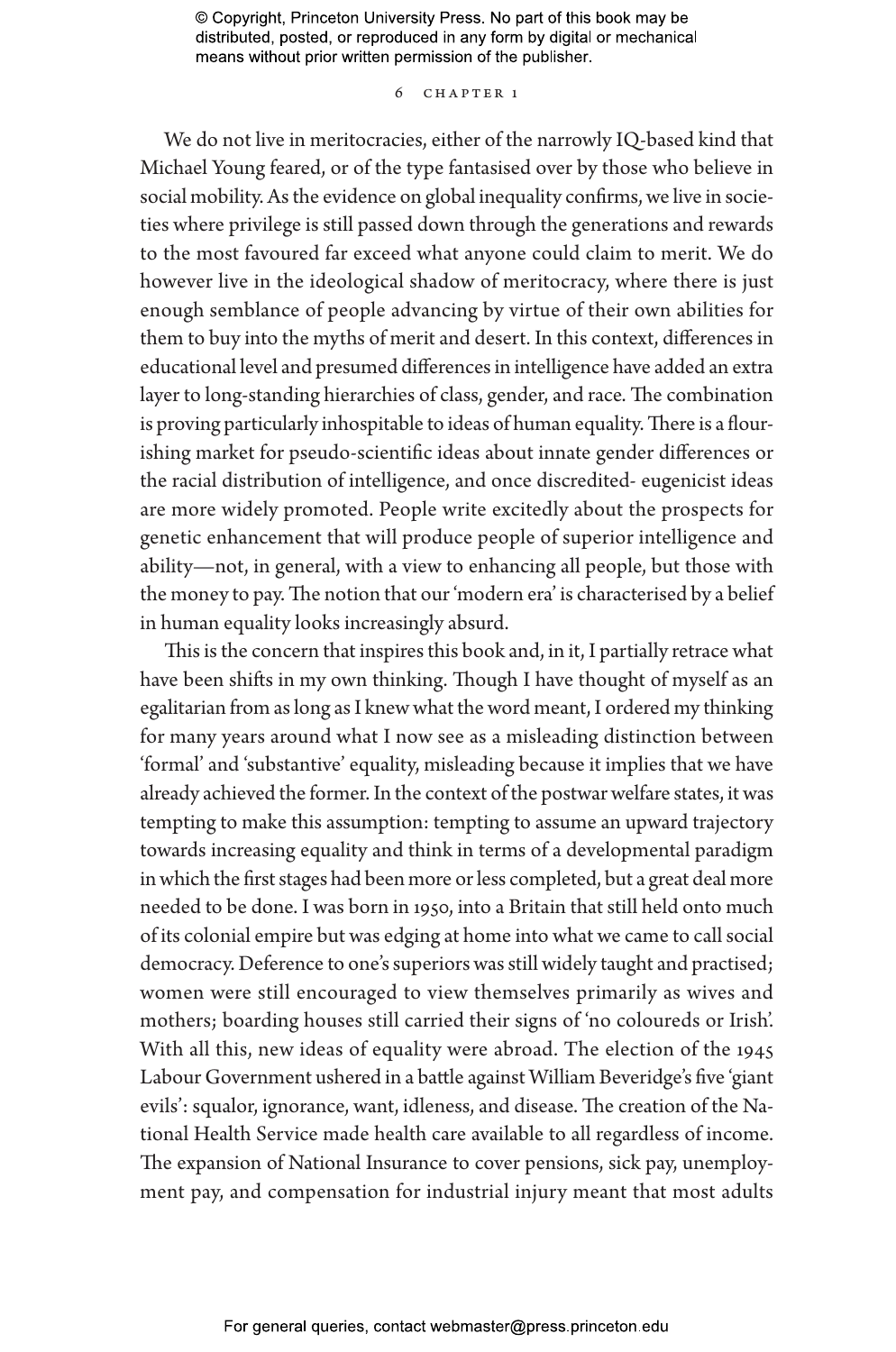NOT YET BASIC EQUALS 7

(more precisely, most men) were guaranteed an income from either employment or insurance benefits. The building of more than a million new homes, mostly to replace those destroyed in the war, provided significantly improved levels of housing and sanitation. The 1944 Education Act had already introduced free compulsory secondary education up to the age of fifteen, though with a pernicious divide that shunted the majority of pupils into poorly resourced secondary moderns, offering more academic education only to those who passed the eleven-plus. This last policy signalled meritocracy rather than equality, but even so, carried some semblance of the idea that all were potentially equals.

My own family was to benefit enormously from these changes. Neither of my parents had been able to progress far with their education: my mother left school at the then standard age of fourteen; my father won a scholarship to continue, but this only financed one additional year. Nobody in the older generations of my family had been to university; I, all three siblings, and a number of my cousins subsequently did. Which is not to say that I was especially impressed by the state of the new society. My parents were Labour supporters, and I recall my father planting a willow tree (an odd choice, perhaps) in honour of the 1964 election that brought Harold Wilson to power, but I was drawn to a more radical socialism, to feminism, and to ideals of participatory democracy. I had read Isaiah Berlin's 'Two Concepts of Liberty', with its distinction between the negative freedom to pursue one's interests without undue interference from the state, and the positive—as I saw it, the 'real'—freedom that came from resisting the distorted desires of the market or (not his example) patriarchy, to press for more genuine self-fulfilment.<sup>12</sup> I read this (wrongly, as I later realised) as a distinction between liberalism and socialism, and ranged myself firmly on the side of the latter. In doing so, I saw myself as arguing for 'real' as opposed to 'formal' freedom, and 'real' rather than 'formal' equality.

In his essay 'On the Jewish Question' (1843), Karl Marx makes much of the distinction between political and human emancipation, arguing not only that these are distinct, but that achieving the former can in some ways make it harder to achieve the latter. The state, he argues, 'abolishes distinctions based on *birth, rank, education* and *occupation* when it declares birth, rank, education and occupation to be *non-political* distinctions, when it proclaims that every member of the people is an equal participant in popular sovereignty regardless of these distinctions'. In doing so, however, it does not abolish the distinctions themselves; it frees them up, rather, to do as they will outside the political sphere. To this extent, he suggests, the state 'presupposes them in order to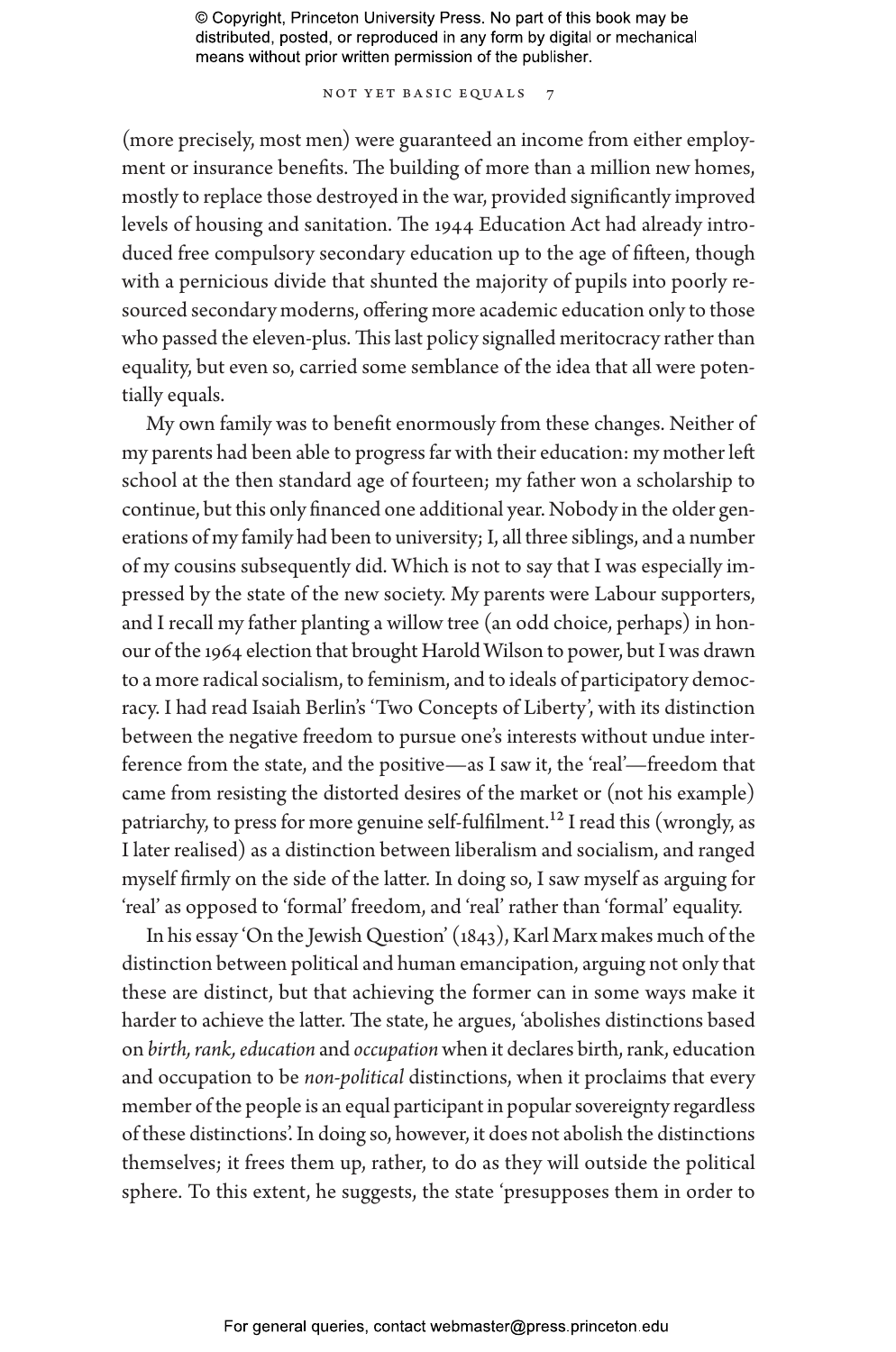#### 8 CHAPTER 1

exist'.<sup>13</sup> So taken was I by what seemed to me the elegance of this argument that I overlooked (as did Marx, at least in that formulation) the fact that 'every member of the people' was nowhere near being proclaimed an 'equal participant in popular sovereignty'; and that at the time of his writing, the merely 'political' equality he exposed as compatible with the continuing domination of private property had so far been granted only to a few. But even as I corrected that error, I continued to take my cue from a related distinction between formal and real. Equality in voting rights self-evidently failed to deliver equal political influence; equality before the law remained an empty achievement when people lacked the funds for legal advice and representation; freedoms of press and association patently left power in the hands of wealthy interest groups. It was not that I despised the 'merely formal' equalities (and neither, in fact, did Marx), for by now I was well-aware that not everyone enjoyed even these, that women, for example, still lacked the equal right to sign contracts in their own name. But even as I became more deeply involved in feminist politics, and more thoroughly alert to the many ways in which women were denied equal status, I continued to think in terms of the socioeconomic transformations necessary to deliver on the egalitarian promise. I tended, that is, to see the more formal equality rights as placeholders for the really important changes. When I later turned my attention to women's underrepresentation in politics (something I had previously seen as a more superficial issue), I still framed this as a *deepening* of an earlier promise: as pushing beyond the voting equality of the suffrage to a more substantial equalisation of power.14

## The Developmental Paradigm

In an essay on 'Citizenship and Social Class', published in 1949, T. H. Marshall theorised the evolution of citizenship as moving progressively from civil to political to social rights, with the major challenges of the twentieth century revolving around the delivery of the last.<sup>15</sup> This happy progression was based more on the experience of white working-class men than that of women, who were still disenfranchised in many countries of the world in 1949.<sup>16</sup> It failed abysmally to capture the experience of racialised minorities: African Americans, for example, who were denied both political *and* civil rights at the time of Marshall's writing, and only partially gained these with the passage of the *Civil Rights Act* in 1964 and *Voting Rights Act* in 1965; or black people in Britain, who could be denied access to public places like pubs or hotels until this was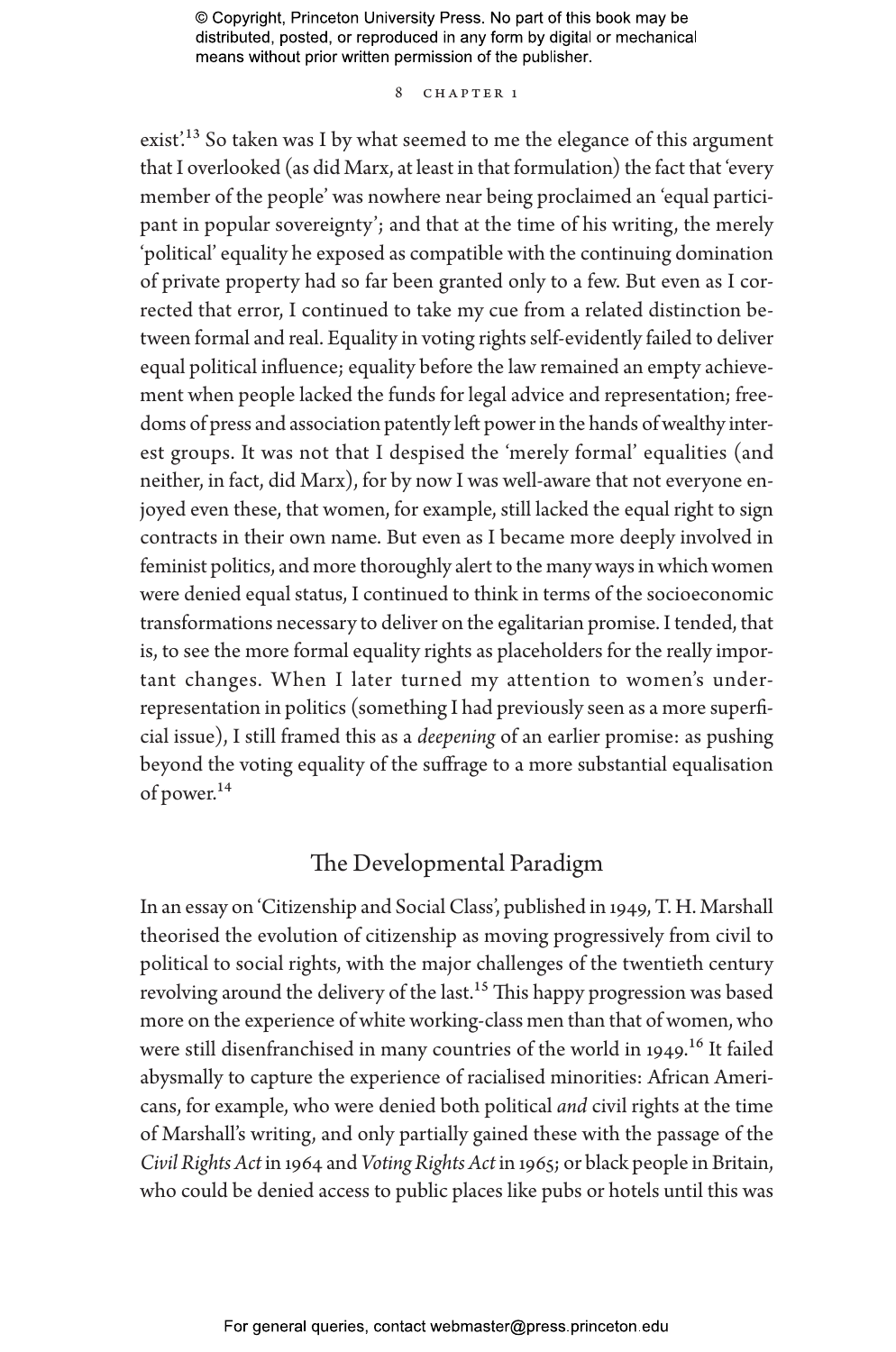NOT YET BASIC EQUALS 9

made illegal in the 1965 *Race Relations Act*. Yet that broadly Marshallian image of evolution from a more legal to a more social citizenship, or (as I saw it) from a more surface to a deeper equality, continued to frame much thinking over subsequent decades.

In *One Another's Equals*, Jeremy Waldron employs the language of 'deep' and 'surface' to the opposite effect, referring to issues about the distribution of wealth and income as the 'surface-level' questions, and contrasting these to the 'deeper', foundational, principle that regards all human beings as of equal worth.17 But I do not think I was unusual in my different deployment of that contrast. I envisaged the story of equality as progressing from early beginnings that were severely limited in both scope (the 'who' of equality) and nature (the 'what' of equality) yet developed over the centuries into a deeper understanding of the social and economic conditions necessary to make good on the egalitarian promise. In my version, the modern story of equality started roughly in the seventeenth century, around the time when philosophers like Thomas Hobbes were building theories of political authority out of ideas of a 'natural equality' that dispensed with God-given hierarchy. In those early beginnings, the equality was self-evidently limited. For Hobbes, it reflected not much more than the fact that the weakest person can still kill the strongest and carried no implications about societies being obliged to offer their citizens either civil, political, or social equality. There were people who took the ideas much further—these were the years of the English Civil War, which threw up numerous challenges to the established order, including to the rights and privileges of property owners—but most of those more ambitious imaginings died out or were suppressed. The story, however, continued. Another century on and we had the American *Declaration of Independence*, with its compelling 'we hold these truths to be self-evident, that all men are created equal', followed by the French *Declaration of the Rights of Man and Citizen*, which tore down aristocratic privilege and proclaimed that 'men are born free and remain equal in rights'. Again, the equality was self-evidently limited. When the French revolutionaries said all men were born free and equal, they did indeed mean men, not women; they meant white men, not black; men of property, not the impoverished or homeless; and though, under pressure, they extended the equal rights of man to include freed slaves from the French West Indies, and even—briefly—to abolish slavery, the equality they proclaimed was never intended to apply to all. Here, too, there were those who envisaged a more far-reaching egalitarianism, but they usually ended up persecuted or executed for their pains. This was the fate, for example, of the Marquis de Condorcet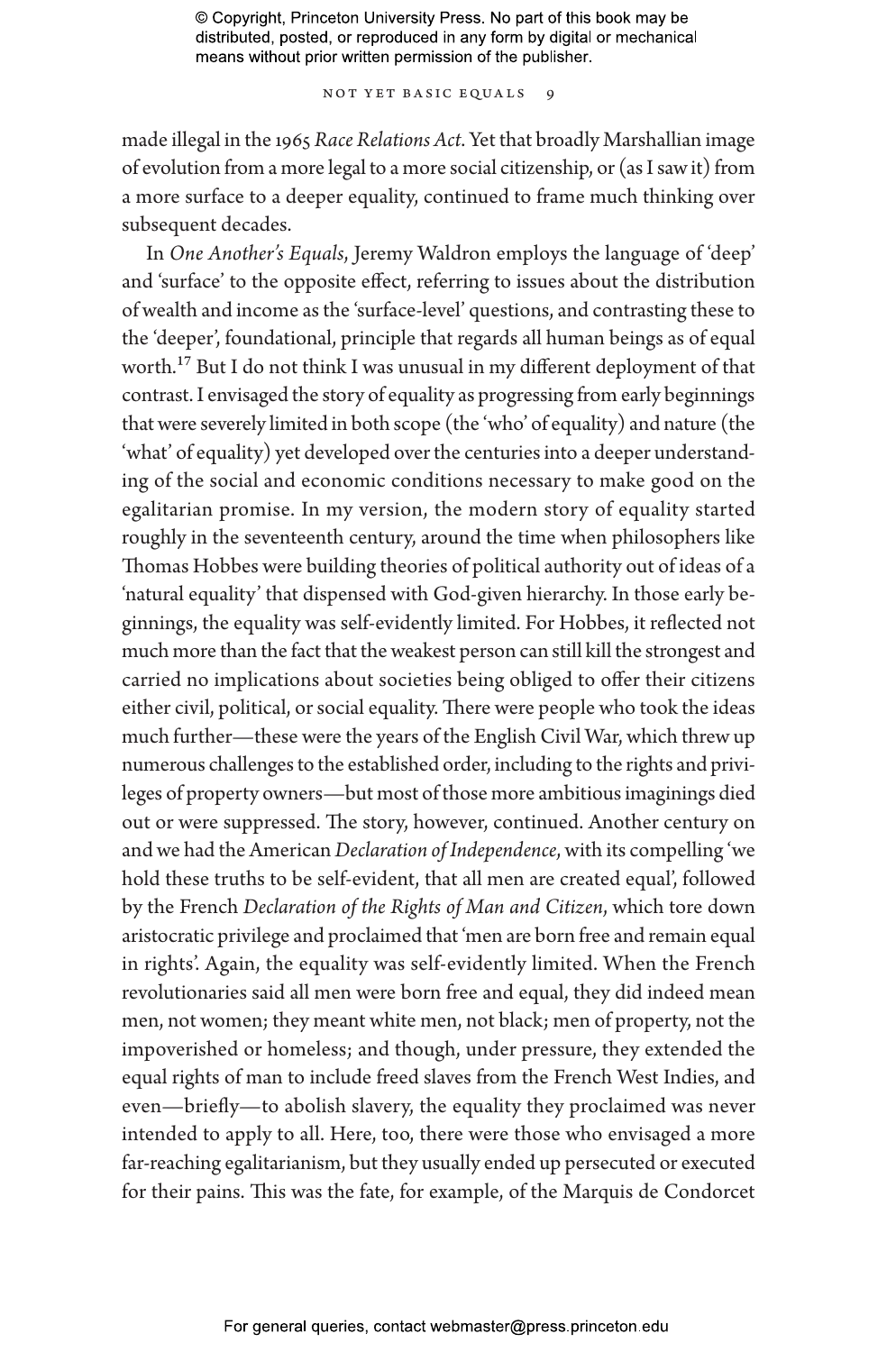#### 10 CHAPTER 1

and Olympe de Gouges, both of whom argued for the equal rights of women: Condorcet died in prison, de Gouges on the guillotine.<sup>18</sup> It was also the fate of Gracchus Babeuf, for whom equality meant a strict levelling of rewards, with all men receiving the same wage, regardless of 'the plea of superior ability or industry'.19 His *Conspiracy of Equals* dismissed as irrelevant the objection that in the face of such a strict egalitarianism, many desirable activities would disappear: 'Let the arts perish, if need be! But let there be real equality'.<sup>20</sup>

These were early and mostly unheeded voices, but you can see how a reading of them encouraged a notion of equality as on an upward trajectory, as starting out in minimalist versions that restricted both the scope and impact but building momentum over the centuries to generate ideals of equality that were more inclusive and far-reaching. Marshall sought to capture some of this upward trajectory with his idea of a movement from civil through political to social citizenship. Lynn Hunt captures it, in her story of the invention of human rights, in the notion of a 'promise', laid out in those eighteenth-century declarations, that 'can be denied, suppressed, or just remain unfulfilled, but . . . does not die.<sup>21</sup> More generally in the human rights world, it is captured in notions of first-, second-, third-, and fourth-generation human rights, with the first as the civil-political rights against torture and inhumane treatment and for freedoms of thought and association, and later generations expanding and deepening this to include economic, social, cultural, and environmental rights. All these accounts contain elements of the trajectory that framed my own thinking, a trajectory from formal to real. For some, the trajectory assumes the force of a logic, as if the more radical future is already contained within the early formulations, just waiting for the necessary impetus that will cause it to unfold. Hunt suggests something like this when she writes of 'the bulldozer force of the revolutionary logic of rights';<sup>22</sup> and though there is nothing inevitable about her analysis (she stresses powerful counter-logics that are also at work), the formulation makes the restrictions and exclusions appear secondary to the internal logic of the egalitarian idea. In my own past work, I have written of democracy as 'erod(ing) assumptions of natural superiority', holding out 'a twin promise of political equality and popular power'; and have over-confidently claimed a 'ratchet' effect that makes serious backsliding unlikely.23

I will say more in later chapters about what I now think of this progressivist history, and the way it plays down the significance of the many exclusions, but for the moment I just want to pull out one troubling implication. In this story of the growth of egalitarian ideas, there is a tendency to take the first stage as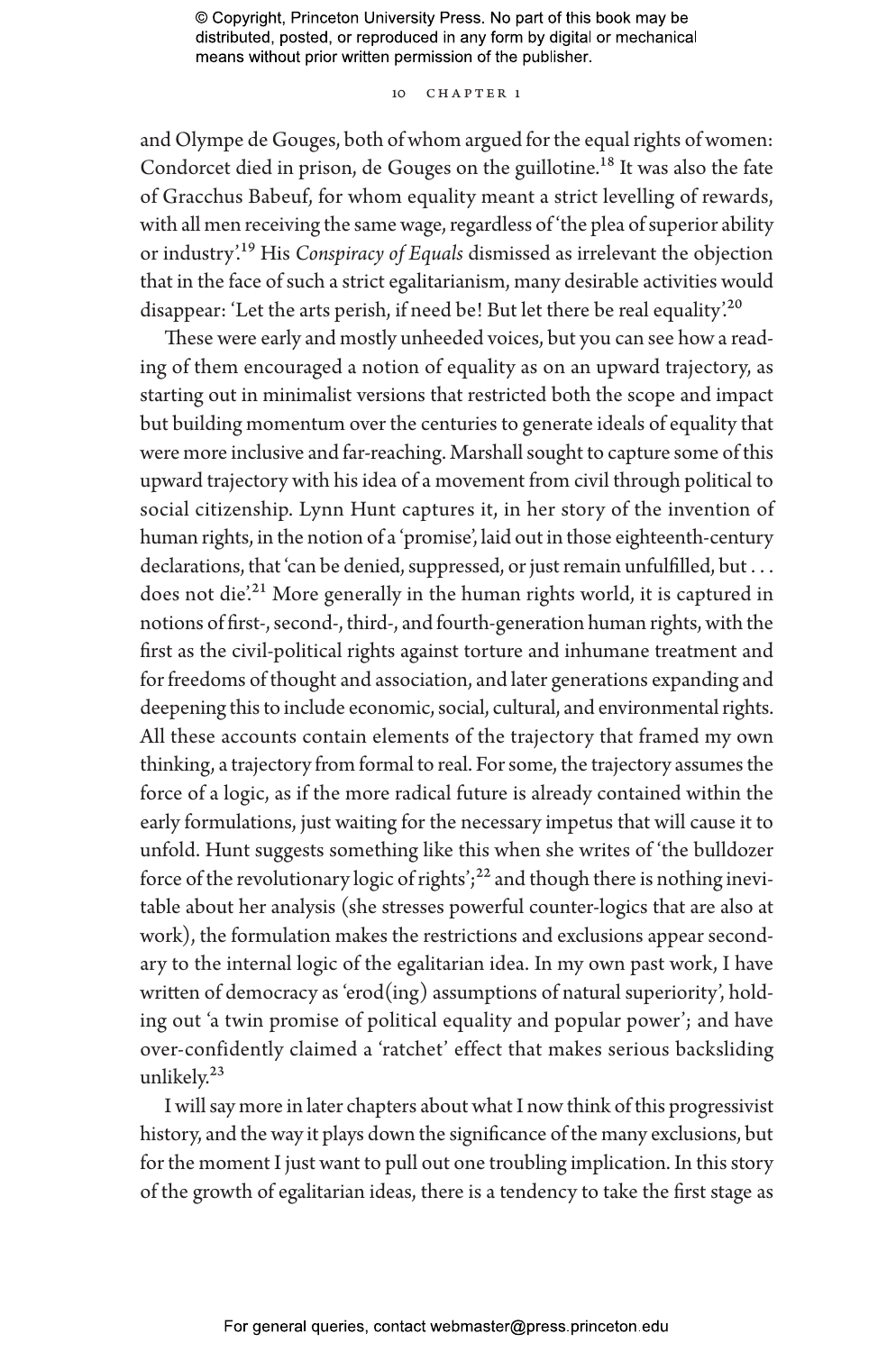NOT YET BASIC EQUALS 11

relatively secure. We assume, that is, that we can now agree on at least one aspect of equality, the aspect that represents us all as civil and political equals; that we can agree, moreover, on the assumption that underpins this, that all of us are, in some important sense, of equal significance and worth. If we did not think this, why, after all, would we think it appropriate for everyone to be regarded as an equal before the law? Why would democracies insist on one person one vote, rather than votes only for men, or only for those with university degrees? Why, indeed, would the value of democracy have become (as a number of commentators noted in the latter part of the twentieth century<sup>24</sup>) so much the shared consensus that even the most authoritarian of regimes tried to claim its name? It looks, then, as if we can take the first stage of egalitarianism as done and dusted, such that any future extension, for those inclined that way, need focus only on what comes next. We (mostly) have the civil equality, we (mostly) have the political equality, so what else should we be committing ourselves to as regards social and economic equality?

Political philosophers have been particularly prone to frame their work in this way, and to assume that all the compelling issues start after that first 'basic' stage. They commonly begin from the assertion that all of us, as human beings, are to be deemed of equal moral worth, taking this as a reasonably uncontroversial axiom, and then turn to the more interesting and challenging questions about what this means in terms of entitlements or obligations, and what kind of equality it implies. Ronald Dworkin has argued that all 'plausible' political theories now agree that each person matters equally; Will Kymlicka endorses this with the claim that all start from an 'egalitarian plateau' and continue from that point only to argue alternative interpretations of what equality means; Tim Scanlon claims that 'basic moral equality is now widely accepted, even among people who reject substantive egalitarian claims<sup>225</sup> On this view, equality has become the default position, such that even the most seemingly antiegalitarian of thinkers will agree on equality in some respect. They may recoil in horror from the idea of people having equal rights to roughly similar amounts of property, but do so only to insist instead on our equal right to hold on to what is already our own. Much of the egalitarian literature has then revolved, not around the pros and cons of equality, but around its so-called currency, as if the crucial divisions are only over what Amartya Sen summed up as 'equality of what'?<sup>26</sup> Do we favour equality of resources? of welfare? of capabilities? Do we think that everyone should be guaranteed employment, housing, education, health care? Do we see equality in terms of equalising opportunities or equalising outcomes? Do we think, a la Babeuf, that there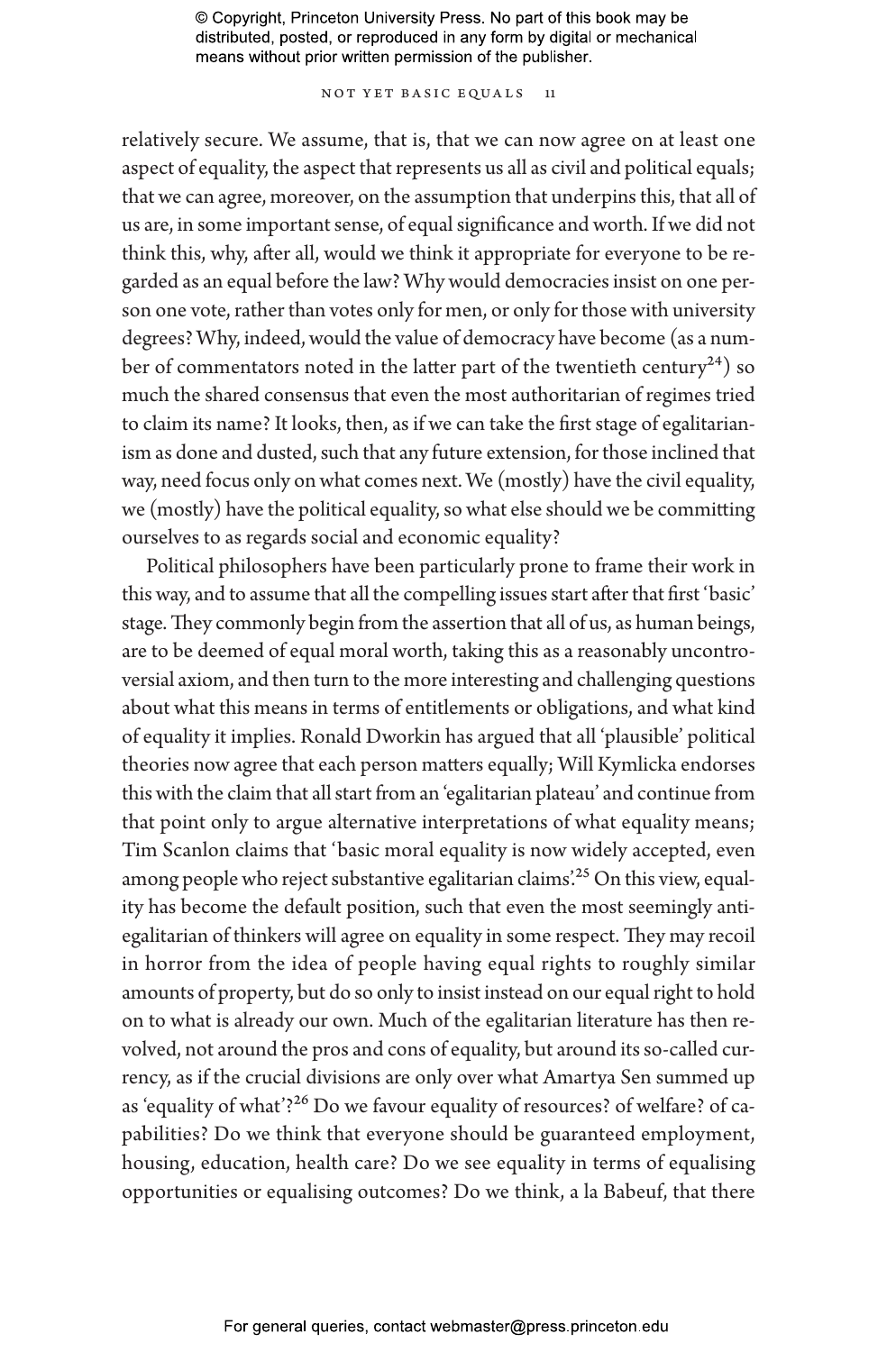12 CHAPTER 1

should be no income differentials, or do we see that as a crazy interpretation of the egalitarian idea?

I do not at all discount the importance or the challenges of spelling out the kind of socioeconomic arrangements that best give meaning to an idea of equality. Socioeconomic inequality is a pressing concern, and from the vantage point of the twenty-first century, any confidence about an upwards trajectory towards greater economic equality seems misplaced. It is misplaced because that one-way progressivism was always illusory; but also because the expectation of ever more substantial equality has been confounded, in most of the advanced capitalist countries, by a reversal of policies of economic redistribution that threatens to shunt us back from social to (at best) liberal democracy. What looked at one point like steady progress, at least within the advanced countries, now appears more as an aberration: a temporary alleviation, achieved in part through the strength of now weakened trade unions, that has subsequently reverted to the norm. One might point, more optimistically, to a reduction of inequalities *between* countries and rising living standards in many parts of the previously less developed world, but these countries too are characterised by much internal inequality, often bringing with them acute status differentiation. Economic inequality cannot be easily detached from 'basic' equality, nor treated as a separate stage; and while a strong commitment to basic equality sometimes propels people to support policies of economic equality, too much exposure to economic inequality can also corrode that basic commitment. In the current moment, the global movements of people escaping wars, famine, the effects of climate change, or just seeking a better life, can hardly be said to be reinforcing perceptions of our human equality. To the contrary, they expose often deep-seated resistance to regarding others as our equals. It is not, that is, just that a progressive extension or deepening of the egalitarian promise is halted. The scale of current inequalities arguably promotes a movement backwards.

One aspect of this is that people live increasingly cordoned lives. This has always been the case for the super-rich—that 1% of the world's population that now captures 44% of the world's wealth. But leave these aside for the moment to consider only those earning five to ten to twenty times the average wage, enjoying the security of their professional or business lives, and able to buy themselves out of the public provision that was a feature of the postwar settlement in many countries. When people no longer share the routines of their daily existence—the schools they send their children to, the hospitals where they get treatment, the buses they travel on, the libraries from which they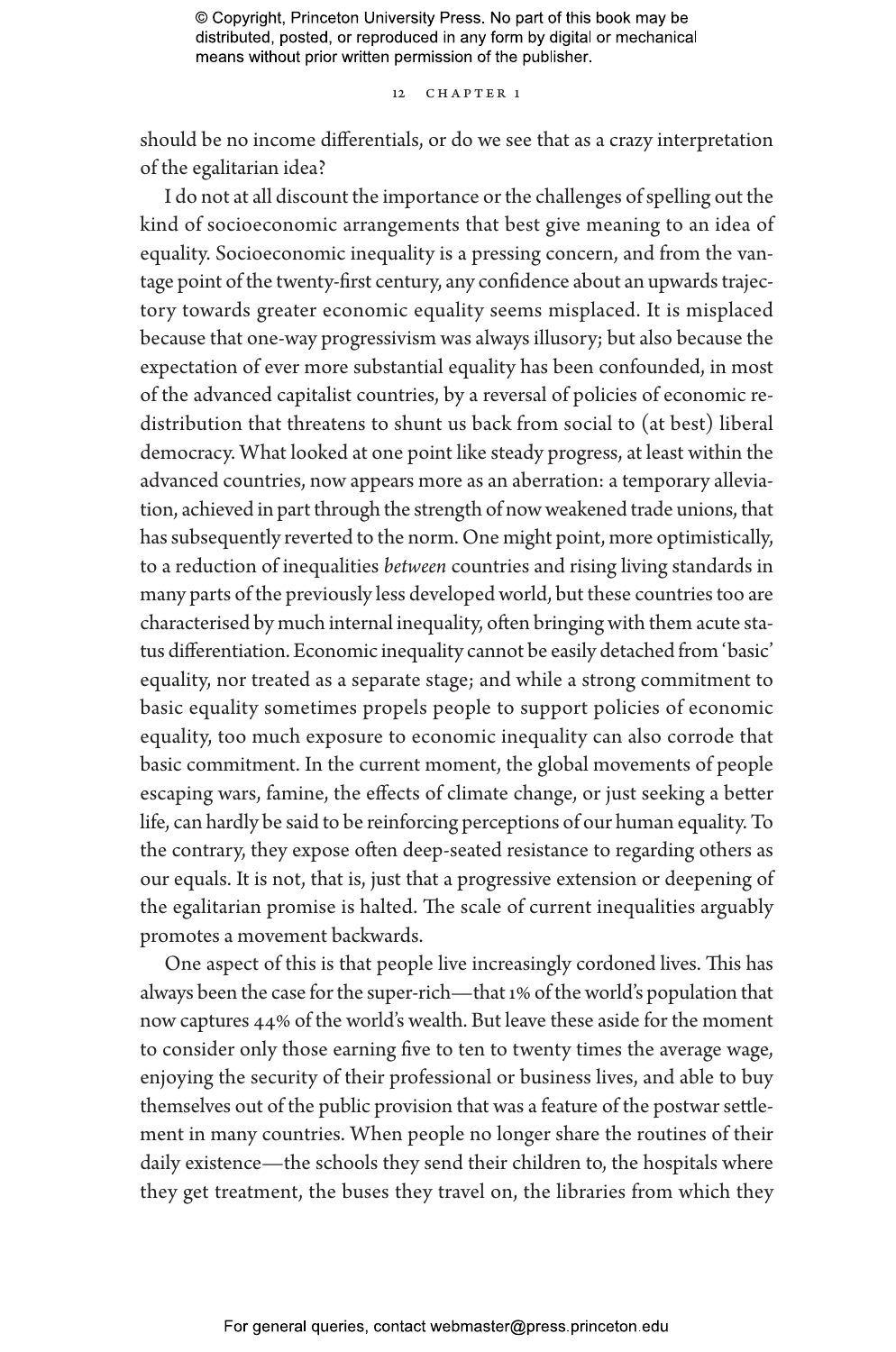NOT YET BASIC EQUALS 13

borrow books, the media from which they get their information—they may start to lose the capacity to view each other as equals. Even before that moment, they may lose the capacity to view them as people like themselves. For those at the richer end of the spectrum, the poor can become an almost alien species, known primarily through the lens of stereotype, objects of either fear or contempt. In his analysis of the demonisation of the working class in contemporary Britain, Owen Jones recounts a dinner table conversation in a comfortable middle-class home where all laughed unselfconsciously at a joke about the 'chavs' shopping for their Christmas presents in Woolworths. '"How," he asks, "has hatred of working-class people becomes so socially acceptable?"'27 Meanwhile, for those at the poorer end of the spectrum, the insecurities and vulnerabilities can also produce hatreds, though this time directed at others all too much like themselves whom they see as competitors for employment or housing: at immigrants, refugees, asylum seekers. Living in a world of stark economic inequalities erodes our ability to see others as people like ourselves, as human beings equally worthy of respect. Equality increasingly becomes something we pay lip service to rather than something we live or feel.

So my point, to repeat, is not that the social and economic inequalities are any less urgent than before: indeed, it is partly the recent widening of those inequalities that seems to me to have such corrosive effect. What I now query is the relative complacency about what we have been encouraged to think of as an early first stage in the evolution of egalitarian thinking and practice, and the assumption that we can now move on to the later ones. We are misled by the global spread of democratic systems employing the principle of one person one vote to think that the battles over who counts as an equal have been won: after all, it is only the odd outlier like Saudi Arabia that still differentiates between the sexes in voting rights, and anyway, Saudi Arabia isn't a democracy. But governments conceded equal voting rights for a whole host of different reasons, and the mere existence of a democratic voting system does not yet demonstrate that either governments or the population actively endorse a belief in equality. There is no straightforward timeline here, nor can we assume a comforting ratchet effect in which advances towards yet greater equality may halt, but will not fall back. The trajectory has not been uni-directional, the future is far from guaranteed, and when we look more closely at the earlier moments, it becomes clear that the declarations of equality were never intended to embrace us all.

In writing this book, I do not anticipate winning over those who actively oppose equality: I would like to have the skills to do this, but don't think my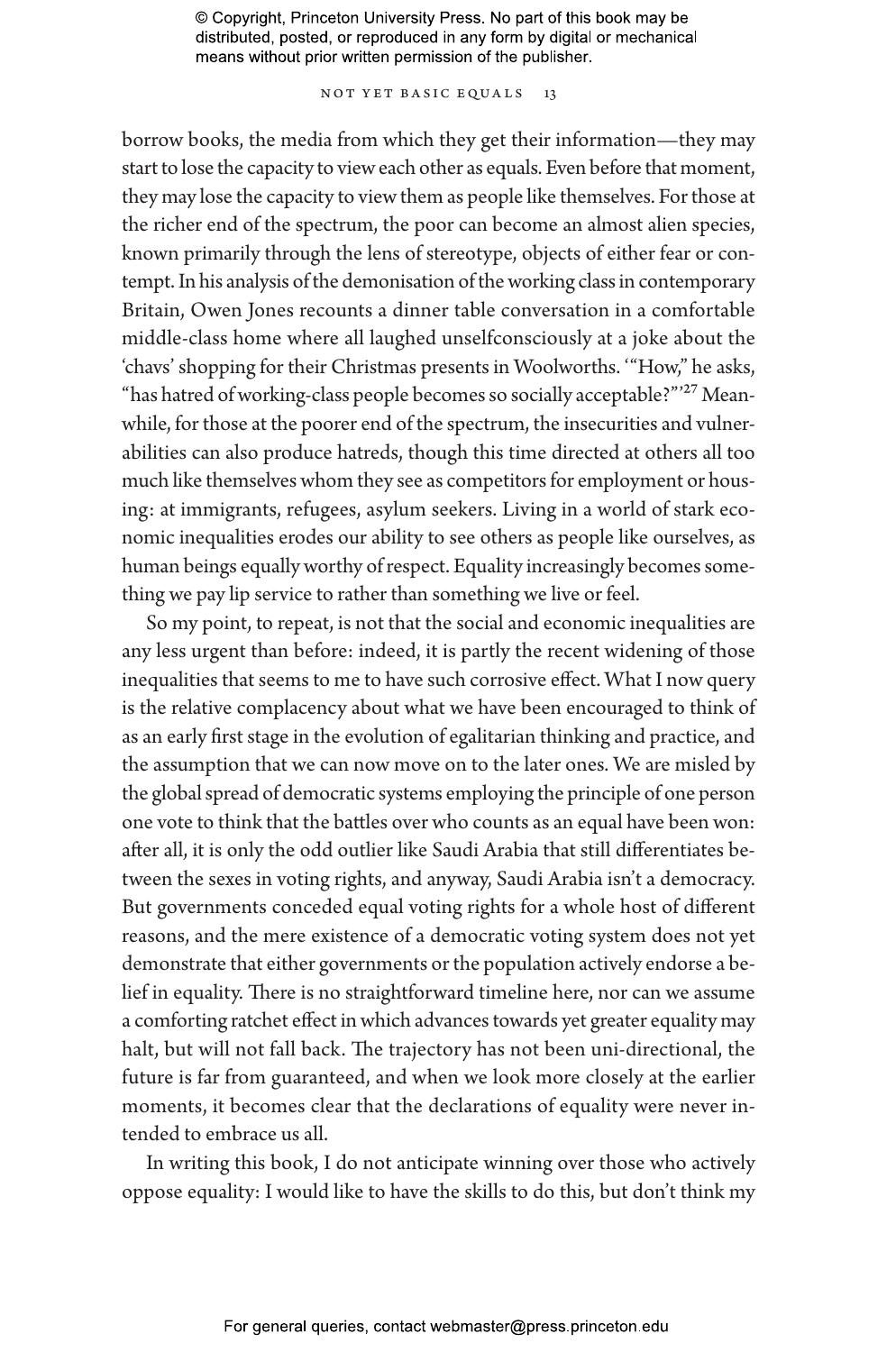14 CHAPTER 1

persuasive abilities stretch that far. Nor do I hope to add to the literatures tracking trends in economic and social inequality, or documenting the corrosive effects of that inequality on mental and physical health, patterns of drug abuse and incarceration, social mobility, or the welfare of children. There are excellent studies out there by people far more qualified than I.<sup>28</sup> Finally, I do not offer this as contributing in any detailed way to debates about the 'currency' of equality; or as helping sort out whether policy makers should prioritise poverty over equality, focus their attention on establishing a floor below which no person should fall, on setting a ceiling above which no person should rise, or more simply (not that simple!) on equality. There are many important and compelling debates between what people call sufficientarianism, prioritarianism, limitarianism, and equality, and I partially address these in a later chapter, but they are not my main focus. I certainly have something to say about how we should conceptualise equality, but do not aim to resolve what are currently only hypothetical questions about what a government committed to greater equality should do.

# Structure of the Book

My aim, more simply, is to put equality at the centre of our political endeavours, in ways that no longer presume a developmental paradigm, or imagine us as on an upward trajectory, with the first, supposedly 'basic', stages already secured. I begin, in chapter 2, with an alternative account of the beginnings of so-called modern ideas of equality that treats the multiple exclusions as far more significant than they are often allowed to be. One central argument here is that the emerging understandings of equality that came to inform the selfdefinitions of the Western powers, and eventually underpinned their claims to be the 'more civilised' nations, were inextricably bound up with the violence and *in*equality of enslavement, colonialism, and the annihilation of indigenous peoples. As writers from Frantz Fanon to Sylvia Wynter to Anibal Quijano have argued, a high-minded discourse about equality, humanity, and the Rights of Man coincided with the dehumanisation of most of the world's inhabitants, and this coincidence cannot be dismissed as accident. It is not only that those articulating new ideas of equality lacked the imagination to think of them as applying to all humans, or were too bounded by their context to be able to apply them more widely, though both of these were undoubtedly the case. It is also that they deployed often genetically based ideas of what it is to be human that involved stark new distinctions between different categories of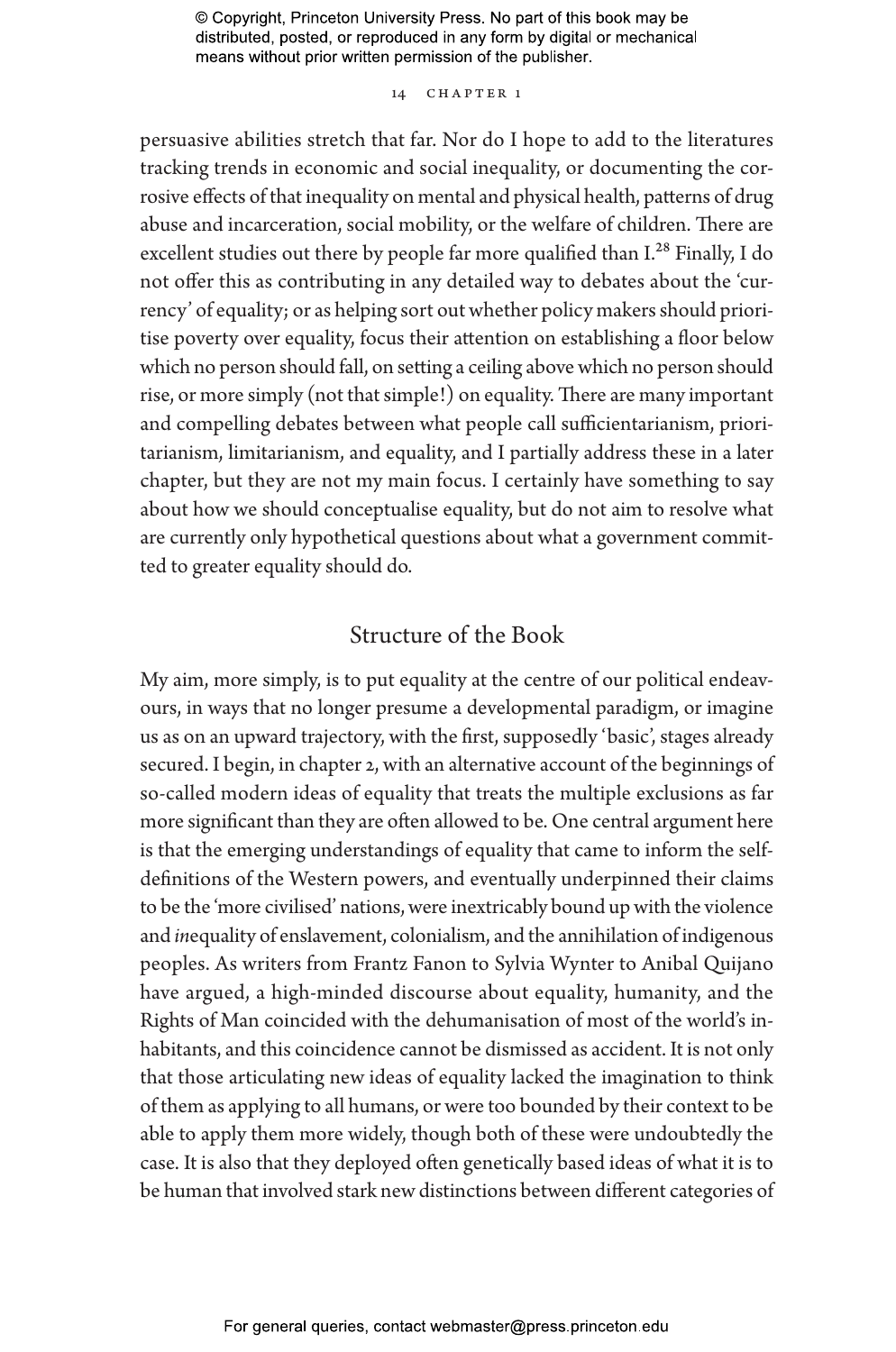NOT YET BASIC EQUALS 15

being and actively excluded the bulk of humankind. From its inception, the modern idea of equality came with conditions as regards character, temperament, rationality, and intelligence; and these conditions made a mockery of much of the language. This history casts a long shadow over the idea of equality, challenging assumptions about its birthplace as well as optimistic stories of its progress.

In chapter 3, I draw on these observations about the historical exclusions to offer a nonfoundational account of equality that presents it as something we commit ourselves to, or claim.<sup>29</sup> This is important for two reasons. First, it challenges the idea that we recognise others as our equals because of some human property (dignity, rationality, the capacity for empathy, etc.) we supposedly share. I take this as a deeply flawed way of thinking about equality, for when the claim to be regarded as an equal is justified by reference to the possession of some 'human' property, the claim becomes conditional. It becomes a basis for excluding those regarded as lacking the key property. This is not just a historical matter, for the process continues well into our own time, with some philosophers still arguing that those who fall short of a certain level of cognitive ability cannot be counted as 'persons'. It also continues in more nebulous form, in the multifarious ways through which we differentiate between those humans we consider important and those we more readily discount. In a speech he gave in 2017 at the inauguration of a new start-up endeavour, Emmanuel Macron confirmed suspicions of his elitism when he described a train station 'as a place where we encounter those who are succeeding and those who are nothing'.<sup>30</sup> In a meeting with Californian leaders and public officials in 2018 to discuss measures to deal with undocumented immigrants, Donald Trump reputedly said (of those suspected of being gang members), 'These aren't people, They're animals'. When Matteo Salvini announced plans, in the same year, to register and deport undocumented Roma from Italy, he noted with regret that 'unfortunately we have to keep Italian Roma people in Italy because you can't expel them'. One could give many such illustrations, all suggesting how far we still are from any unconditional acceptance of people as equals. I include, moreover, some of those who have been most alert to the failings of right-wing nationalisms and populisms yet themselves fall into a kind of anti-democracy that points to differences in knowledge or experience or intelligence as relevant considerations in assessing who is entitled to a political voice. In my argument, any such differences are and should be entirely irrelevant. Equality is not grounded in facts about our shared rationality or intelligence or dignity or shared willingness to obey the law; it is not even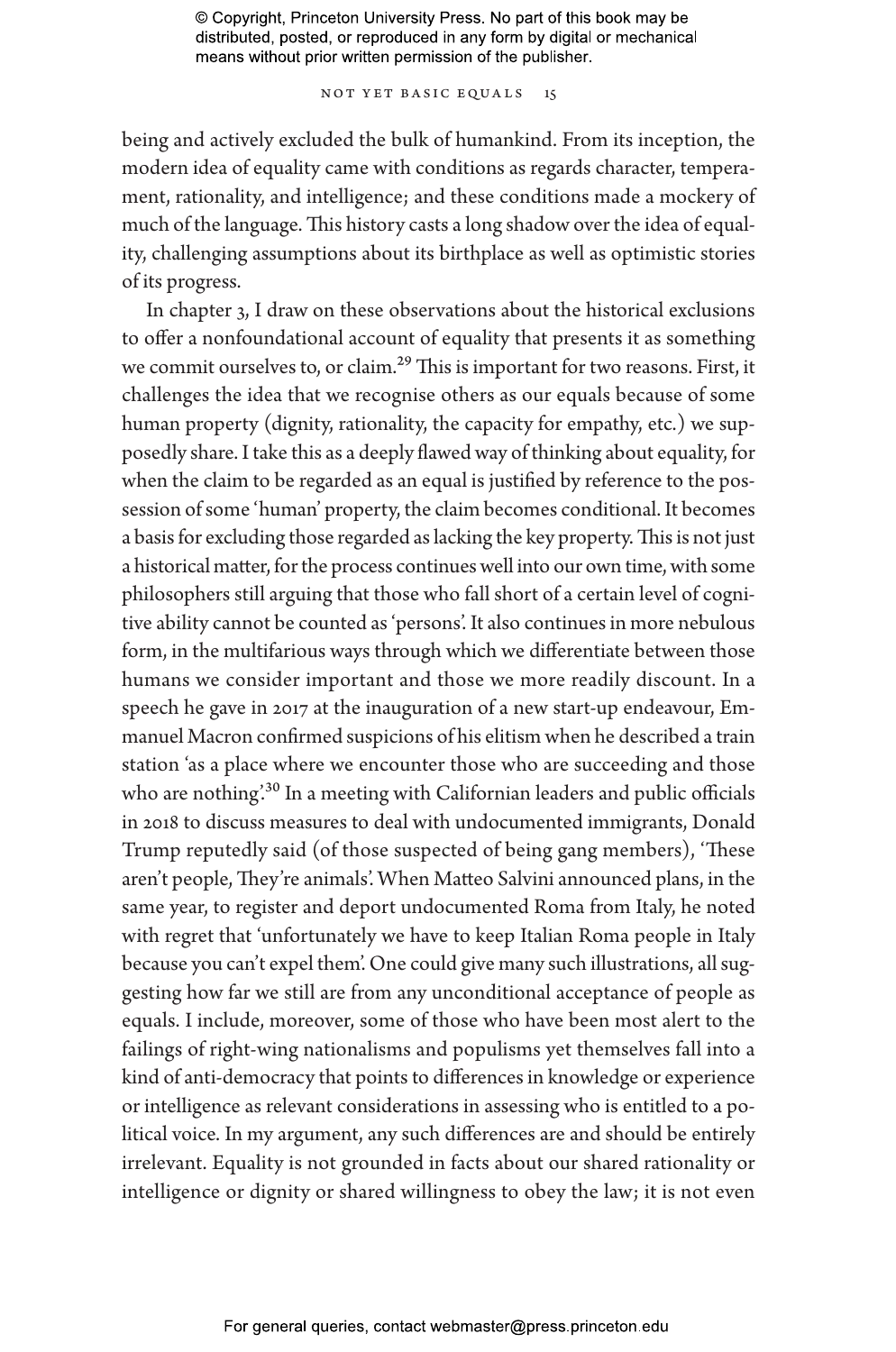#### 16 Chapter 1

grounded in Walzer's more generous 'democratic wager', which still makes claims about what is factually the case regarding our qualities and capacities. Equality is not conditional on any of these and is not something to be withdrawn if people fail to meet the conditions.

The second reason a nonfoundational—unconditional—account is to be preferred is because it makes much more explicit the sense in which equality is a political commitment and claim. When democracies insist on the principle of one person one vote—or affirm, to use what was reputed to be Jeremy Bentham's formulation, that 'everybody is to count for one and nobody for more than one'—they are not noticing something about actually existing equality. They are making a commitment, rather, to regard us as of equal significance and worth. It is important to recognise that this is indeed a commitment. It is a commitment that societies make at the point of adopting democratic systems; a commitment people as individuals make when they talk of human, not just citizen, rights; and a claim people make *against* their societies whenever they mobilise to challenge subordination or exclusion. These are commitments and claims we have to continue making, which is an important part of the reason equality cannot be taken for granted as an accomplished first stage.

Chapter 4 moves on to the relationship between the commitment to equality and the socioeconomic conditions that enable us to sustain it. Though one aim of the book is to challenge developmental trajectories that assume a progressive move from basic through to substantive equality, and thereby encourage a misleading complacency about the first stage, my object is not to suggest that we stop thinking about the relationship between status and economic equality, or that we focus exclusively on the former. I argue, rather, that these cannot be viewed as separate stages, and in this, I return to themes addressed in an earlier book, *Which Equalities Matter?*31 That book was written in the 1990s, at a time when questions of economic equality seemed to be dropping off the political agenda, to be replaced by seemingly distinct concerns about gender, racial, or multicultural equality. In that period, people discussed tensions between what Nancy Fraser identified as a politics of recognition and a politics of redistribution, and worried about whether one set of concerns might be drowning out the other. My own contribution at that point was to argue for their interdependence. Similar issues are debated today under the rubric of identity politics, with mobilisations against racist violence or sexual harassment still disparaged as distractions from the 'real' issues of socioeconomic change. I argue that these debates expose a continuing—and unhelpful—normative hierarchy about which inequalities most matter, and I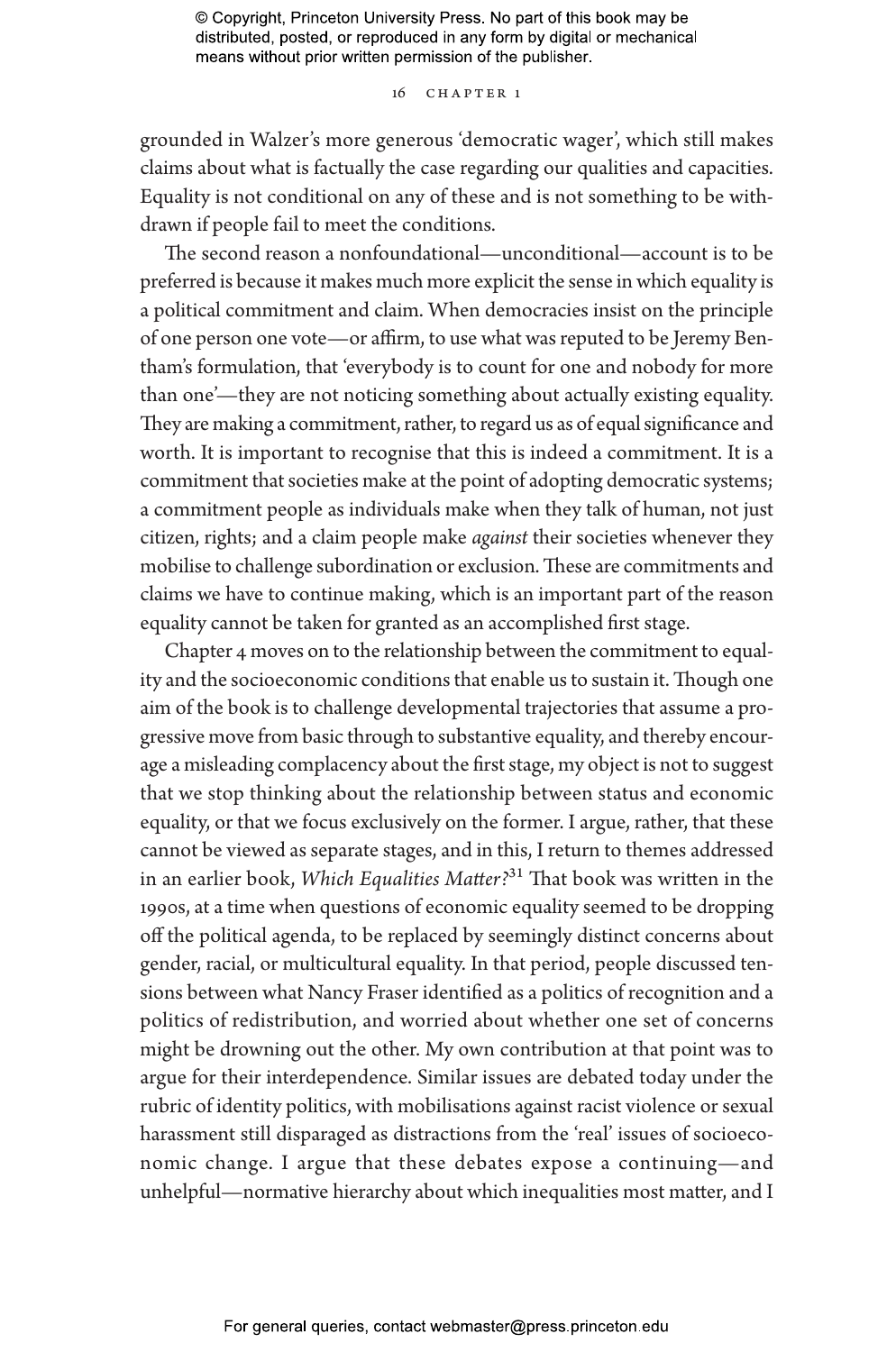NOT YET BASIC EQUALS 17

draw considerable support in this from so-called relational accounts of equality. I also argue, however, that relational accounts veer too much towards a version of sufficiency, and thereby risk re-installing a normative hierarchy.

Chapter 5 focuses on concerns that have arisen with particular urgency in recent feminism but are also oddly echoed in some of the jeremiads against political correctness that represent appeals to equality as licencing an unhealthy politics of victimhood and complaint. In the feminist version, equality has come under suspicion for overly prescriptive ideas of what counts as such, and a possibly dictatorial tendency that frames some women as saviours, others as victims, and looks to the former to rescue the latter from their predicament. The dangers of ethnocentrism figure large here, and in feminist engagement with these there has been an otherwise surprising withdrawal from what many now perceive as the overly normative language of equality.<sup>32</sup> Here, I address and try to lay to rest concerns about equality as prescription that have helped drive it down the feminist agenda. Equality is not, I argue, about conformity to a previously conceived norm; should not require us to pretend away key features of ourselves; and is compatible with forms of affirmative action that depend on the specification of difference. It is not, then, to be equated with sameness or regarded as the opposite of difference and is open to a very plural way of understanding how we live our lives. The worries about regulation or prescription nonetheless arise because there is a problem with *systemic* difference, like the gender division of labour, and the stereotypes of difference that tie us to unchanging essences or hierarchically ordered binaries. It can be hard to challenge these without offering what some will regard as overly prescriptive notions of what constitutes living as equals. In addressing this worry, I turn to recent arguments in the literature to the effect that what matters is not so much being able to delineate equality or justice as being able to identify *in*equality and *in*justice. This reinforces arguments already made in chapter 4 against thinking of equality as a condition or state, and re-emphasises the importance of unconditional equality.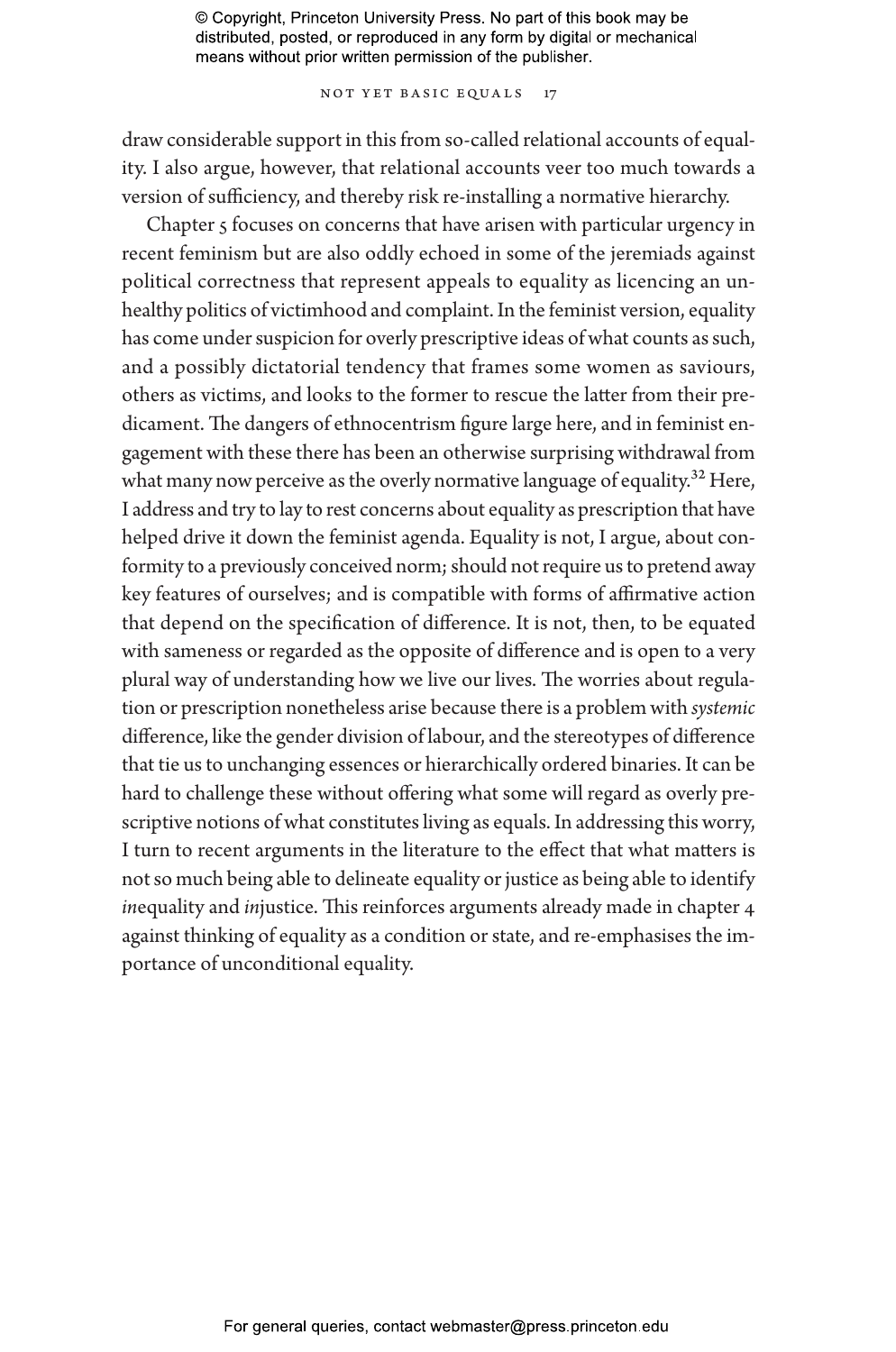#### Index

Aboriginal people, 34–35, 46; civilising mission, 35 Abu-Lughod, Lila, 86, 103 affirmative action, 17, 96, 103, 108 Afghanistan: military intervention in, 104; refugees fleeing, 2; Taliban signing up CEDAW, 3 Africa: culture, 101; French colonies in West and Equatorial, 38; perception of Africans, 37; polygamy and child marriage, 122n41; status of Africans, 38 African Americans: desegregation of Little Rock school, 55; Historically Black Colleges, 68; housing and, 88; political and civil rights, 8; race term, 98; racial segregation in United States, 89–90; Simone on equality and, 86; voter literacy test, 38 *Against Democracy* (Brennan), 38 Allen, Amy, on emancipation, 109 Allen, Danielle, on Little Rock school, 118n46 American culture, 101 American Declaration of Independence, 9, 31, 58 Amish in North America, 98 Anderson, Elizabeth, 119n9, 123n52; democratic equality, 74; egalitarian movements, 73–74; on neighbourhood segregation, 89–91; on political equality, 78; *Private Government*, 81, 120n40; relational equality,  $71$ ,  $75-76$ ; on sufficiency,  $77$ , 78–79, 81; supermarket survey, 121n8 Anderson, Kay, on race, 34–35

animals: human and nonhuman, 49–50, 58–60; ill treatment of, 46 anti-discrimination legislation, 3, 88 Arendt, Hannah: on equality, 53–55; on political equality, 51, 55–56, 118–119n49; on school desegregation, 55, 86–87, 118n46 Aristotle, 22 Arneson, Richard: basic equality, 48–49, 118n28; modern view of equality, 40, 43; range property, 48 Asian culture, 101 Auschwitz, 46, 61 autonomy, 114n32; feminist debates about, 48; literature on, 91; moral, 52; personal, 49 Axelsen, David, viii Axial Age, 20 Babeuf, Gracchus, 10

Bartels, Larry, *Unequal Democracy*, 120n38 Bejan, Teresa, viii, 115n30; equality-asindifference, 20; progress of equality, 19 Bell, Duncan, 26, 27 Bentham, Jeremy, on equality, 16, 79–80 Berlin, Isaiah, 'Two Concepts of Liberty', 7 Beveridge, William, giant evils, 6 Bickford, Susan, on identity, 66 Blackburn, Robin, on abolition of slavery, 116n51 Black liberation, 73 Black Lives Matter, 67 Bourke, Joanna, *What It Means to Be Human*, 46 Brennan, Jason, *Against Democracy*, 38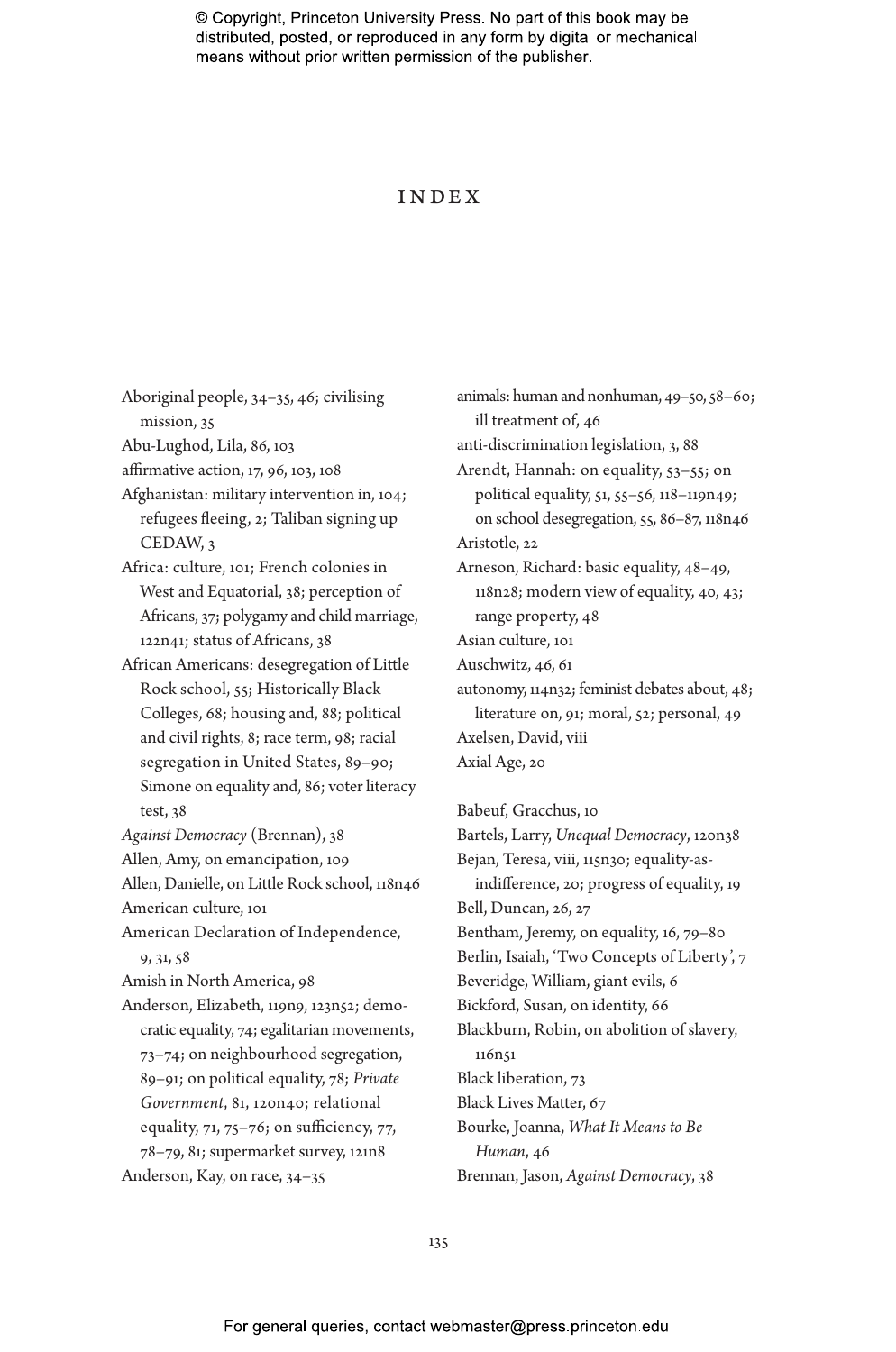136 index

British Labour Party, 42, 76 British life, Napoleonic wars, 35 Brown, Wendy, on identity, 66, 102 Buchanan, Allen, term human, 118n27 Buddhism, 20 Burke, Edmund, on colonialism, 33 Butler, Josephine, Contagious Diseases Act, 115n41

*Capital* (Marx), 79–80, 120n40 capitalism: challenges of modern, 19; crisis of, 2; nature of, 83–84; opening opportunities for women, 30; violence and exploitation of, 116n53; wealth and, 79, 81 Carlyle, Thomas, *Occasional Discourse on the Nigger Question*, 36, 116n62 Carter, Ian, viii, 8; on basis of equality, 44, 46–49; on respect, 47–49, 104 CEDAW. *See* Convention on the Elimination of All Forms of Discrimination Against Women (1981) (CEDAW) Centre for Gender Studies, 114n32 Césaire, Aimé: on colonialism, 18; *Discourse on Colonialism*, 36; on equality, 37 'chavs', Jones on term, 13, 120n45 choice, 53, 79; debate on, 91–92; equality and, 72–73, 88; free, 89; identity politics and, 64; people's agency and, 104, 105; in politics, 55 Christianity, 20, 35 Christiano, Thomas, on money in politics, 78 citizenship, Marshall on evolution of, 8–10 Citizenship Amendment Act (2019), 2 Civil Rights Act (1964), 8 Clinton, Hilary, on contempt for others, 43 Cohen, G. A.: on basic equality, 41, 117n2, 118n31, 120n27; treating people as equals, 118n31 colonialism, 33; Césaire's *Discourse on Colonialism*, 36; Fanon's diagnosis of, 67; inequality of, 14; slavery and, 19, 31, 68; violence of, 14, 18, 33, 116n53; women and, 104 Condorcet, Marquis de, 9–10

Confucianism, 20 Conspiracy of Equals, Babeuf, 10 Contagious Diseases Act, 115n41 Convention on the Elimination of All Forms of Discrimination Against Women (1981)  $(CEDAW)$ , 3 Convention on the Elimination of All Forms of Racial Discrimination  $(1976)$ , 3 Cooper, Frederick, on equality, 38 Covenant of the League of Nations, 32 Covid-19 pandemic, vii Credit Suisse, 2, 113n4 Cromwell, Oliver, New Model Army, 25 Darwall, Stephen, on respect, 44 de Beauvoir, Simone, 97 decisionism, 51, 60 Declaration of Independence, American, 9, 31, 58 Declaration of the Rights of Man and Citizen, French, 9, 32 *Decolonizing Universalism* (Khader), 106, 123n45 de Gouges, Olympe, 10 de Las Casas, Bartolomé, defending indigenous peoples, 21–24 democratic wager, Walzer's, 5, 16 Descartes, René, 27 de Tocqueville, Alexis: on colonialism, 33; Pitts on, 36 *Discourse on Colonialism* (Césaire), 36 *Discourse on the Origin of Inequality* (Rousseau), 27 discrimination: anti-, legislation, 3, 88, 89; blindness to differences, 95–96; harassment and, 90; just society and, 107–108; racial, 121n16; racist, 4; shared identity and, 70; social, 55; wage, 100; white working class Americans and, 119n16 DNA: human, 50, 57–58, 62; Neanderthal, 62 Donaldson, Sue, *Zoopolis*, 60 Douglass, Frederick, on slavery, 31, 58 Dworkin, Ronald, 71; on equality, 11, 74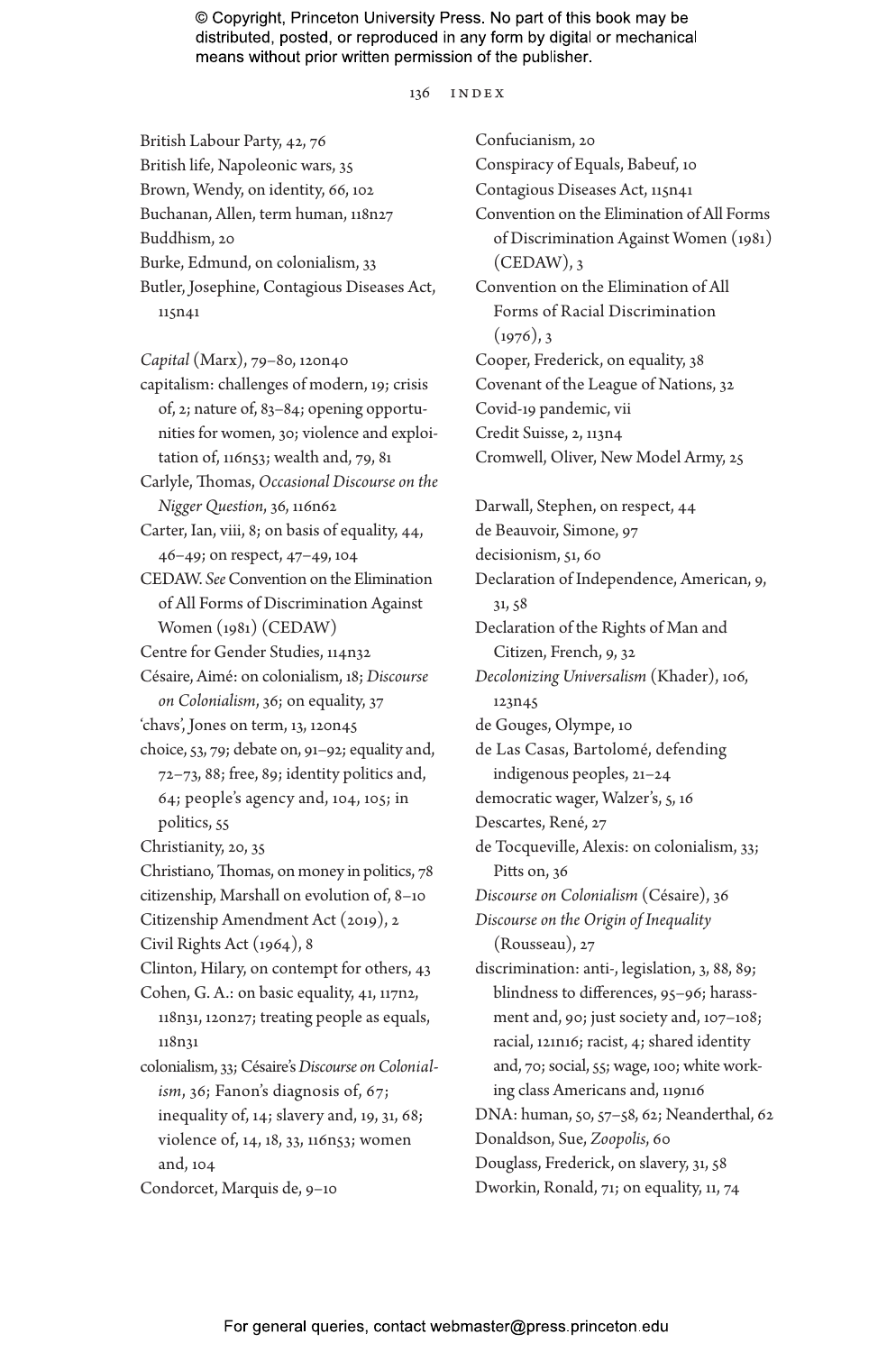#### $INDEX$  137

economic equality: class categories, 74; Frankfurt on, 77; policies of, 12; relationship between status and, 16; resource redistribution, 2; social and, 11, 55; theories of, 63 economic inequality, 12, 49, 65, 68, 83, 85 economic limitarianism, 79, 81 Education Act  $(1944)$ , 7 egalitarianism, *vii*, 9–11, 27, 111; champions of luck, 72, 73; French colonies, 32; Hobbes, 47; literature, 11; radical, 25; talent or effort, 78; triumph of moral, 19 elitism, 4, 15 encomienda system, 21–22 English Civil War (1642–1651), 9, 24, 28 equality: civil, 9, 11; as commitment and claim, 53–57; criticism of human, 57–62; difference and, 97–103; from distributive to relational, 71–74; gender, viii, 3–4, 87–88, 92, 94–95, 97, 103–104, 106, 111, 114n32, 122n39; human, 2, 4–6, 36–39; human property, 15; justifying and conditional, 40–44; moral, 11, 43–44, 117n9; not sameness, 94–97; political, 8–11, 43, 51, 55, 78–79, 82, 84; as prescription, 103–106; reframing, 106–111; seeking basis of, 44–53; in sight of God, 20, 20–21; social, 9, 75, 90, 108; sufficiency or, 75–78; treating people as equals, 41–42, 87, 95, 105, 118n31; understanding man's natural, 18. *See also* human equality; political equality Equal Opportunities Commission, 42 Evers, Medgar, activist, 86

Faces of Injustice (Shklar), 106 Family Allowances Act, 121n17 *Family Fortunes* (Davidoff and Hall), 116n47 Fanon, Frantz: on equality, 14, 37, 53; on harms of colonialism, 67; *The Wretched of the Earth*, 36 Farris, Sara, femonationalism, 104 feminism, 7, 17, 93; Khader on, 106,

123n45; liberalism and, viii, 28; 'me-too',

95; Rathbone's new, 99, 121n17; Scott on, 69; social movement, 73; Wollstonecraft's, 27 femonationalism, term, 104 Fernández-Armesto, Felipe, *So You Think You're Human?*, 61 Fifteenth Amendment, 32 Filmer, Robert, *Patriarcha*, 29 forced marriage, 104, 105, 122n41, 122n43 Frankfurt, Harry, 77; on sufficiency, 77 Fraser, Nancy: on cultural injustices, 68–69; politics of recognition, 16, 69–70 French Revolution, 116n51 Fukuyama, Francis: dignity and selfesteem, 66, 67, 70; *Identity*, 65; multiculturalism, 94

Gay Pride marches, 67

gender: differences, 99–100, 122n29; equality, viii, 3–4, 87–88, 92, 94–95, 97, 103–104, 106, 111, 114n32, 122n39; norms, 3–4; quotas, 42 genital cutting, 104, 105

genocide, 2, 74

Gilroy, Paul: planetary humanism, 53; on slavery, 33

Goff, Sarah, viii

Goodhart, Michael, on injustice, 108

Great Levelling: financial crash of 1929–33, 1; income inequality, 82; reversal of, 4

Greek philosophy, 20

headship complementarianism, 109 Hindus, 2, 38 Hirsch, Afua, 96 Historically Black Colleges, 68 Hitler, Adolf, 52 Hobbes, Thomas, 9, 49, 115n27; egalitarian ideas, 28, 47; *Leviathan*, 25; on natural equality, 9, 27 Holocaust, 2; Auschwitz, 46, 61 homophobia, 3, 65, 71 honour killing, 104, 105 human DNA, 50, 57–58, 62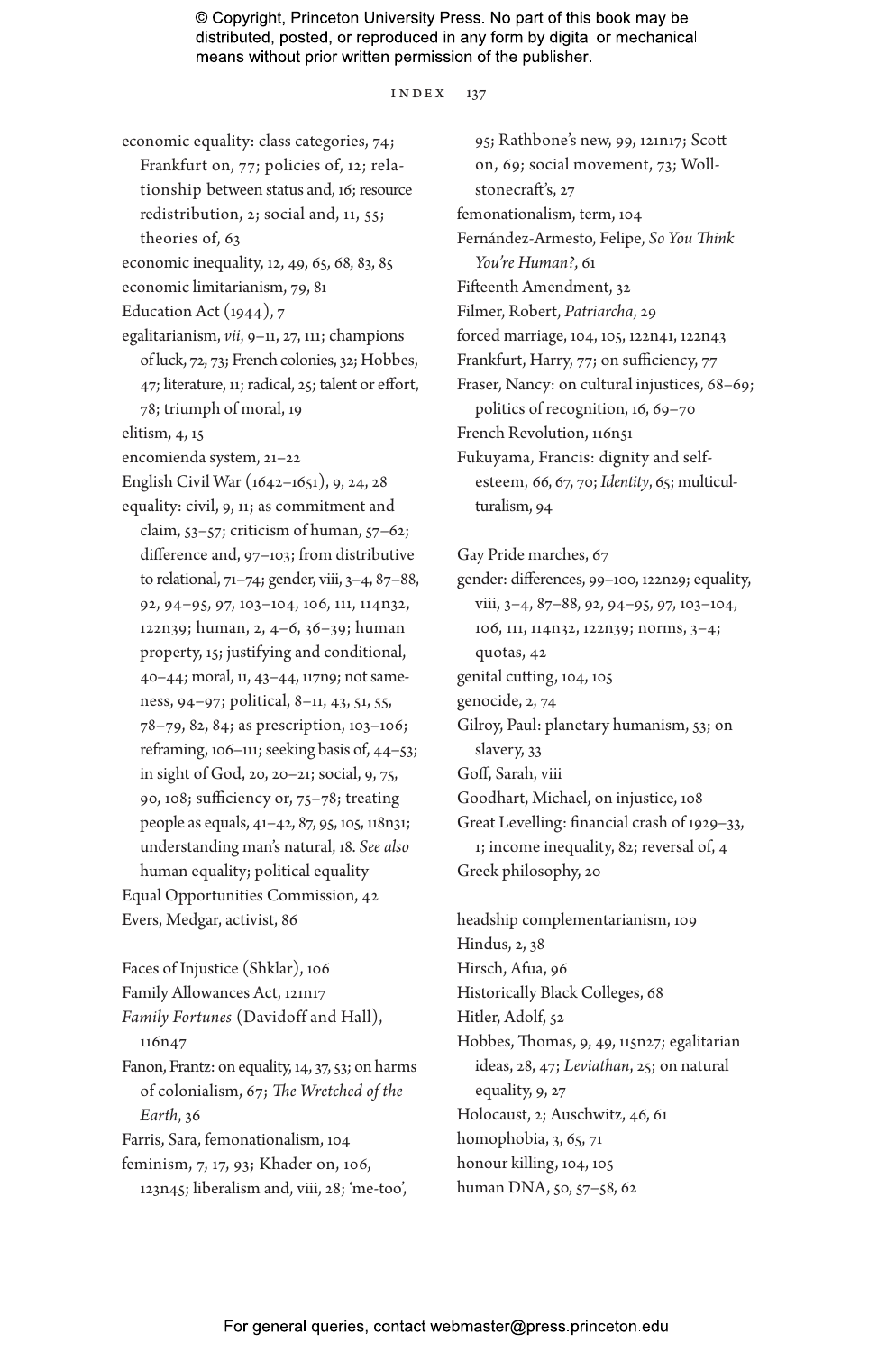138 index

human equality: basic idea of, 2; belief in, 3, 4–6, 36–39, 112; fundamental, 44–45; modern view of, 40; perceptions of, 12; promise of, 4; radical ideas about, 25; resistance to thinking about, 57–58; unconditional, 49. *See also* equality

*Humanity Without Dignity* (Sangiovanni), 117n9 human rights, Hunt on, 10 human supremacism, 60

Hunt, Lynn, on human rights, 10

*Hypatia* (Russell), 121n18

Iceland, 98

ideal theory, 107, 123n52

*Identity* (Fukuyama), 65

identity politics, 65–70; categories disparaged as, 74; criticisms of, 71; debates about, 64; Ignatieff on, 65–66; modern label, 67, 70; rubric of, 16 identity recognition, Young on, 68–70 Ignatieff, Michael, on identity politics, 65–66 Immigration Acts (UK), 3 income gaps, narrowing of, 1 Indian Constitution (1950), 41 Indian society, caste system, 41 individualism: liberal, 28; possessive, 18 Islam, 2, 20

Jansen, Jonathan, on negotiating differences, 101–102 Japanese culture, 101 Jaspers, Karl, on axial age, 20 Jim Crow laws, 32 Jones, Owen, on 'chavs', 13, 120n45 Judaism, 20

Kant, Immanuel, 19, 27, 45 Khader, Serene: on feminism, 106, 123n45;

headship complementarianism, 109–110; on injustice, 108; on oppression, 111 Kymlicka, Will: on equality, 11; *Zoopolis*, 60

Labour Government, election of 1945, 6 Lacey, Nicola, ix, 30 Leopold, Bruno, viii Levi, Primo, on dehumanisation, 61 *Leviathan* (Hobbes), 25 LGBTQ, 55 liberalism: feminism and, 28; socialism and, 7 limitarianism, 14, 79, 81 Lindert, Peter, 1, 82, 113n1 Lippert-Rasmussen, Kasper, 75 Little Rock High School, desegregation of, 55, 86 Locke, John: as founding father of liberalism, 26–28; on slave trade, 115n31 luck egalitarians, 72–73, 78 MacDonald, Margaret, choosing a side, 51, 53 Macpherson, C. B., natural equality, 18 Macron, Emmanuel, 15 Mandelson, Peter, on inequality, 76, 84 Mantel, Hilary, *Wolf Hall* trilogy, 77–78 Marshall, T. H., evolution of citizenship, 8–10 Marx, Karl, viii, 8, 120n40; *Capital*, 79, 79–80, 120n40; 'On the Jewish Question', 7; protections for workers, 80; on violence and exploitation, 116n53 material equality, 64 Mehta, Uday Singh, on liberalism, 33, 37 Mengele, Josef, experiments of, 46 meritocracy, Young on, 4–6 #MeToo movement, 95 Mexican culture, 101 Mill, John Stuart, 27; equality of the sexes, 29, 31, 33, 87; *The Negro Question*, 36, 116n62; on patriarchy, 30; on racism, 36; *The Subjection of Women*, 29 Mills, Charles: egalitarianism, 19; on racial injustice, 107; social contract theory, 18 *Mississippi Goddam* (Simone), 86 moral equality: human dignity, 117n9; language of, 43, 44; Scanlon on, 11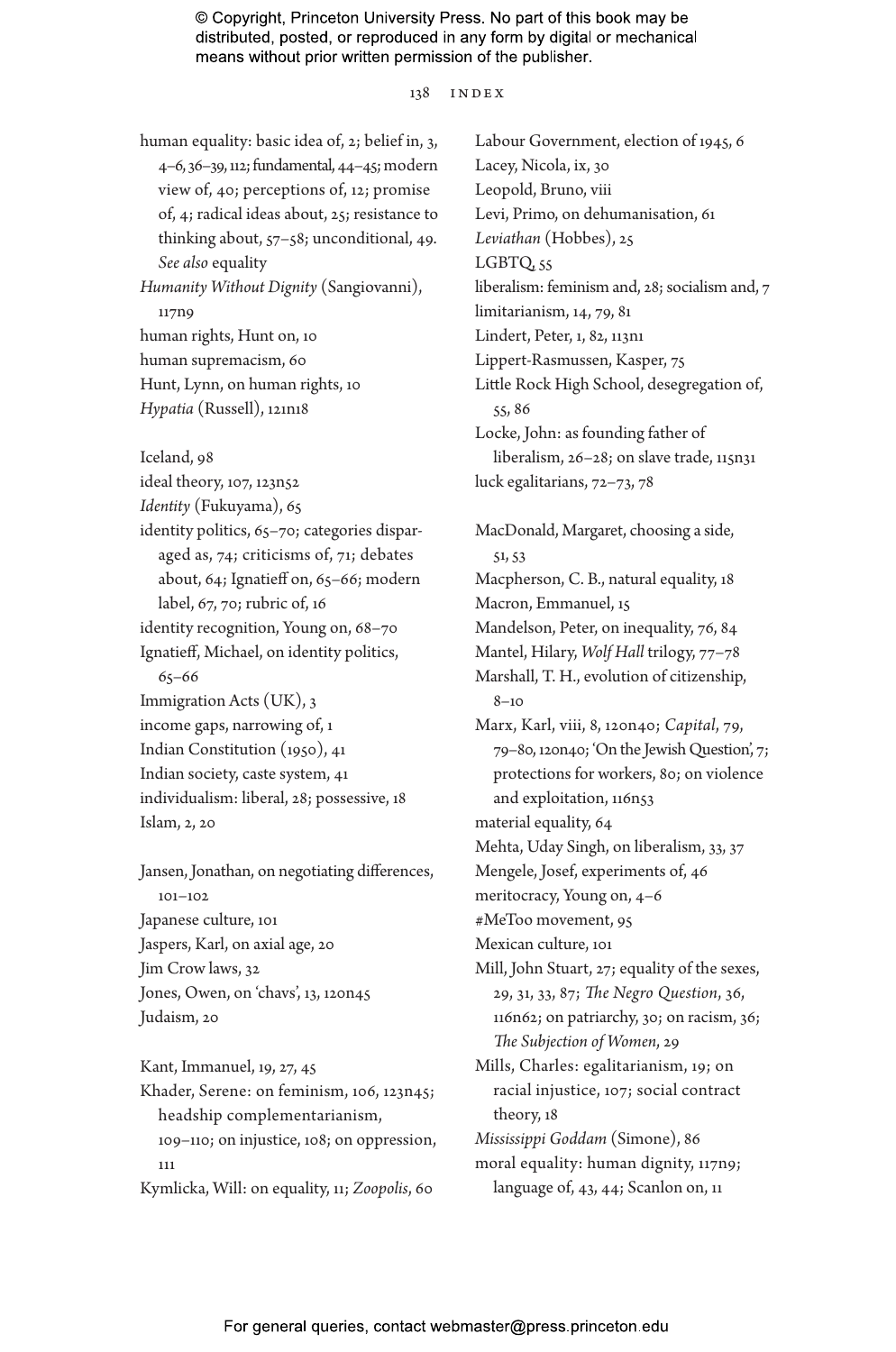#### index 139

| multiculturalism: assimilation and, 93; cultural<br>differences, 101; Fukuyama on, 94 | for, 51; popular power and, 10. See also<br>equality |
|---------------------------------------------------------------------------------------|------------------------------------------------------|
| Muslims, 3, 94, 101; anti-, 104; majority                                             | political realism, 107                               |
| countries, 3; women, 104, 110                                                         | possessive individualism, 18                         |
|                                                                                       | Poulain de la Barre, François, 27                    |
| NAACP. See National Association for the                                               | precariat, 4                                         |
| Advancement of Colored People                                                         | Presidential Proclamations (United States), 3        |
| (NAACP)                                                                               |                                                      |
|                                                                                       | prioritarianism, 14                                  |
| Nath, Rekha, on Waldron, 50                                                           | Private Government (Anderson), 81,                   |
| National Association for the Advancement                                              | 120 <sub>n40</sub>                                   |
| of Colored People (NAACP), 55, 86                                                     | private schooling, 120n46                            |
| National Health Service, creation of, 6                                               | progressivism, 12                                    |
| National Insurance, expansion of, 6                                                   | Putney Debates of 1647, 25                           |
| National Union of Societies for Equal                                                 |                                                      |
| Citizenship, 121n17                                                                   | Quijano, Anibal, 14, 24                              |
| natural lottery, 72-73                                                                |                                                      |
| nepotism, 5                                                                           | race: black Americans, 67, 88, 90, 93, 119n16;       |
| New Model Army, Cromwell's, 25                                                        | racial segregation in America, 88-90;                |
| New South Wales, 34-35                                                                | white Americans, 88, 90, 119n16                      |
| Nussbaum, Martha, on feminism, 28                                                     | Race Relations Act (1965), 9                         |
|                                                                                       | racism, 3, 33, 52, 65; colonialism and, 67-68;       |
| Okin, Susan Moller: on gender, 28, 31, 106,                                           | egalitarian movement, 71; institutional, 70;         |
| 122n31; promoting equality, 115n37                                                    | misogyny and, 64; Pitts on, 36; social               |
| One Another's Equals (Waldron), 9, 49, 53, 58                                         | contract theory, 18                                  |
| oppression, social phenomenon, 111                                                    | Rainsborough, Thomas, 25                             |
| Otsuka, Michael, on Cohen, 117n2                                                      | Rakowski, Eric, 119n20                               |
| Oxfam study, 113n4                                                                    | Rathbone, Eleanor: on 'me-too' feminism,             |
|                                                                                       | 94-95; new feminism, 99, 121n17                      |
| Pagden, Anthony, on de las Casas, 23                                                  | rationality: African Americans, 38; modern           |
| Parekh, Bhikhu, on operative public                                                   | equality, 39; women and, 38                          |
| values, 94                                                                            | Rawls, John, 27; on justice, 47, 107; liberalism,    |
| Pateman, Carole, viii; on equality, 18; on                                            | 28; A Theory of Justice, 107                         |
| illusions of contract, 80                                                             | Representation of the People Act (1918),             |
| Patriarcha (Filmer), 29                                                               | British, 38                                          |
| Pettit, Philip, on power relationship, 80-81                                          | requerimiento, 22, 23                                |
| Piercy, Marge, Woman on the Edge of Time,                                             | Rights of Man, 14, 18, 36                            |
| 100-101, 122n31                                                                       | Robeyns, Ingrid: economic limitarianism,             |
| Pitts, Jennifer: on human equality, 36-37;                                            | 79, 81; personal income, 83                          |
| on liberalism, 33; on racism, 36                                                      | Roemer, John, on choice and circumstance,            |
| planetary humanism, 53                                                                | $72 - 73$                                            |
| political equality: campaigns and voting,                                             | Rorty, Richard, on human rights, 56                  |
| 78-79, 82; civil equality and, 11; commit-                                            | Rossello, Diego, on species aristocritism, 60        |
| ment to, 84; discrimination and, 55;                                                  | Rousseau, Jean-Jacques, nature, 27-28                |
| moral equality and, 43; non-natural basis                                             | Russell, Dora, Hypatia, 121n18                       |
|                                                                                       |                                                      |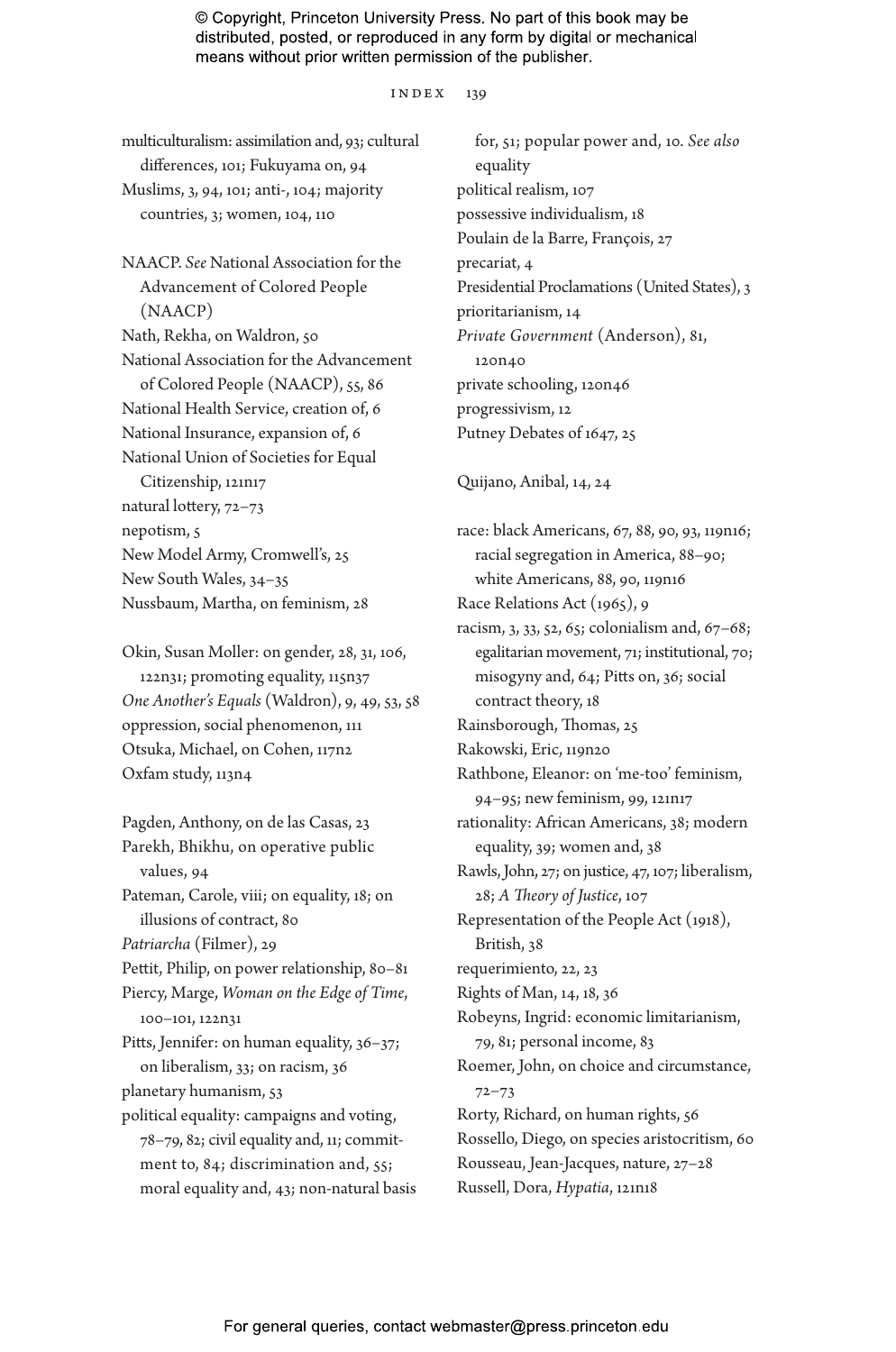140 INDEX

Salvini, Matteo, Roma people and, 15 Sardinia, 98 Scandinavian countries, gender equality, 88, 121n4 Scanlon, Tim, on equality, 11 Schaap, Andrew, 54 Scheduled Castes and Scheduled Tribes, 41 Scheffler, Samuel, relational equality, 71, 75 Schmitt, Carl, sovereignty theory, 51 school desegregation, 55, 86–87, 90 Scott, Joan: on feminism, 6; on hijab wearing, 122n42 Scramble for Africa, 32 segregation: America, 32; desegregation, 55, 86–87, 90; enforced, 87; gender, 121n4; neighbourhood, 111; play places, 52; racial, 88–90; residential, 91; schools, 55; self-, 90 Sen, Amartya: equality, 11, 108, 114n26; personification, 5 Sepúlveda, Juan Ginés de: enslavement of indigenous peoples, 21, 39; Valladolid debate, 21–24 sexism, 3, 52, 65, 67, 68 Shelby, Tommie: on assimilation, 93; on justice, 107; on neighbourhood support, 90 Shklar, Judith, *Faces of Injustice*, 106 Sikh school boys, 94, 121n16 Simone, Nina: Arendt and, 86–87; civil rights song, 86; on equality, 90 Singer, Peter, on animal rights, 59, 60 slavery, 31–36; colonialism and, 19, 31, 68; empire and, 31–36; in French colonies, 32; Thirteenth Amendment and, 32; three-fifths clause of 1787 constitution, 31 Smith, Adam, 33, 34, 120n40 social class, 64 socialism, 7 socioeconomic inequality, 12 South Africa, 91, 101–102 *So You Think You're Human?* (Fernández-Armesto), 61 species aristocratism, 60 Steinhoff, Uwe, against equality, 43, 52 Stoicism, 20

Stuurman, Siep, 23; on modern equality, 114n14; on status of women, 115n38; turning points, 20, 21, 22 *The Subjection of Women* (Mill), 29 sufficientarianism, 14

tax credits, 120n35 Taylor, Charles, demand for recognition, 67–68 *A Theory of Justice* (Rawls), 107 Thirteenth Amendment, slavery and, 32 Towns, Ann, on women in politics, 116n48 Trollope, Anthony, electioneering, 78 Trump, Donald: supporters of, 43; undocumented immigrants and, 15 *Two Treatises on Government* (Locke), 26

Ubuntu, 102 Uglow, Jenny, 35 *Unequal Democracy* (Bartels), 120n38 Universal Declaration of Human Rights  $(1948), 3, 31$ University of Pretoria, 101

Vallodolid debate, 21–24 veganism, 59 vegetarianism, 59 vivisection, defence of, 46 Volpp, Leti, 102 Voting Rights Act (1965), 8, 38

Waldron, Jeremy, 53; on 'being in Ohio', 47; on dignity of humans, 60; on disabled humans, 50–51, 52; on economic equality, 49, 63; *One Another's Equals*, 9, 49, 53, 58; range property idea, 49; scintillation process, 49; on treating one another as equals, 49–51 Walzer, Michael: democratic wager, 5, 16; on income inequality, 76, 79 *What It Means to Be Human* (Bourke), 46 *Which Equalities Matter?* (Phillips), viii, 16, 84 Williams, Bernard, on equality, 45–47, 57 Williams, Patricia, on race, 96, 98